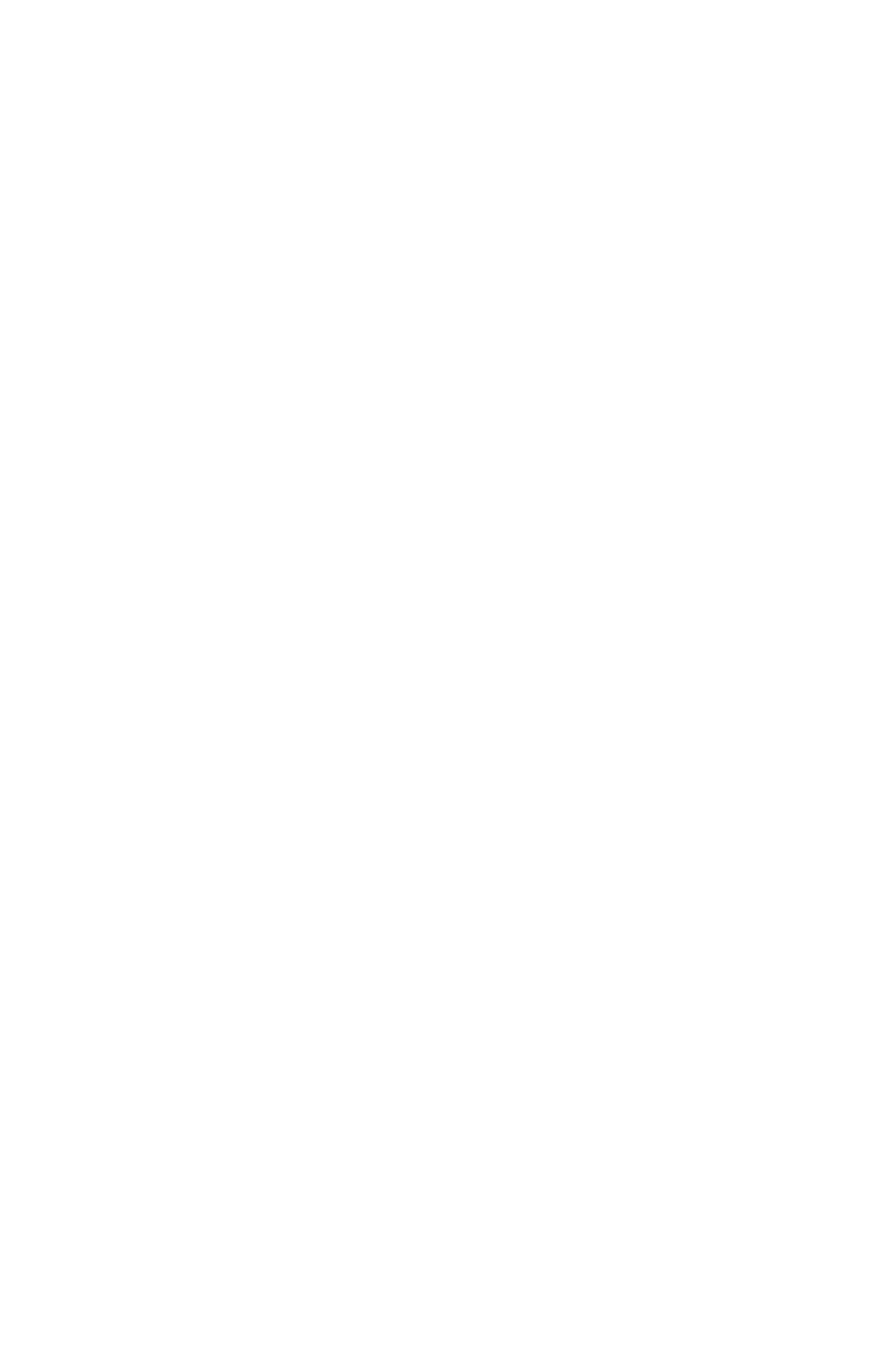**By** 

**Mart Samons** 



#### **FAITH PUBLISHING HOUSE**

**Digitally Published by** THE GOSPEL TRUTH www.churchofgodeveninglight.com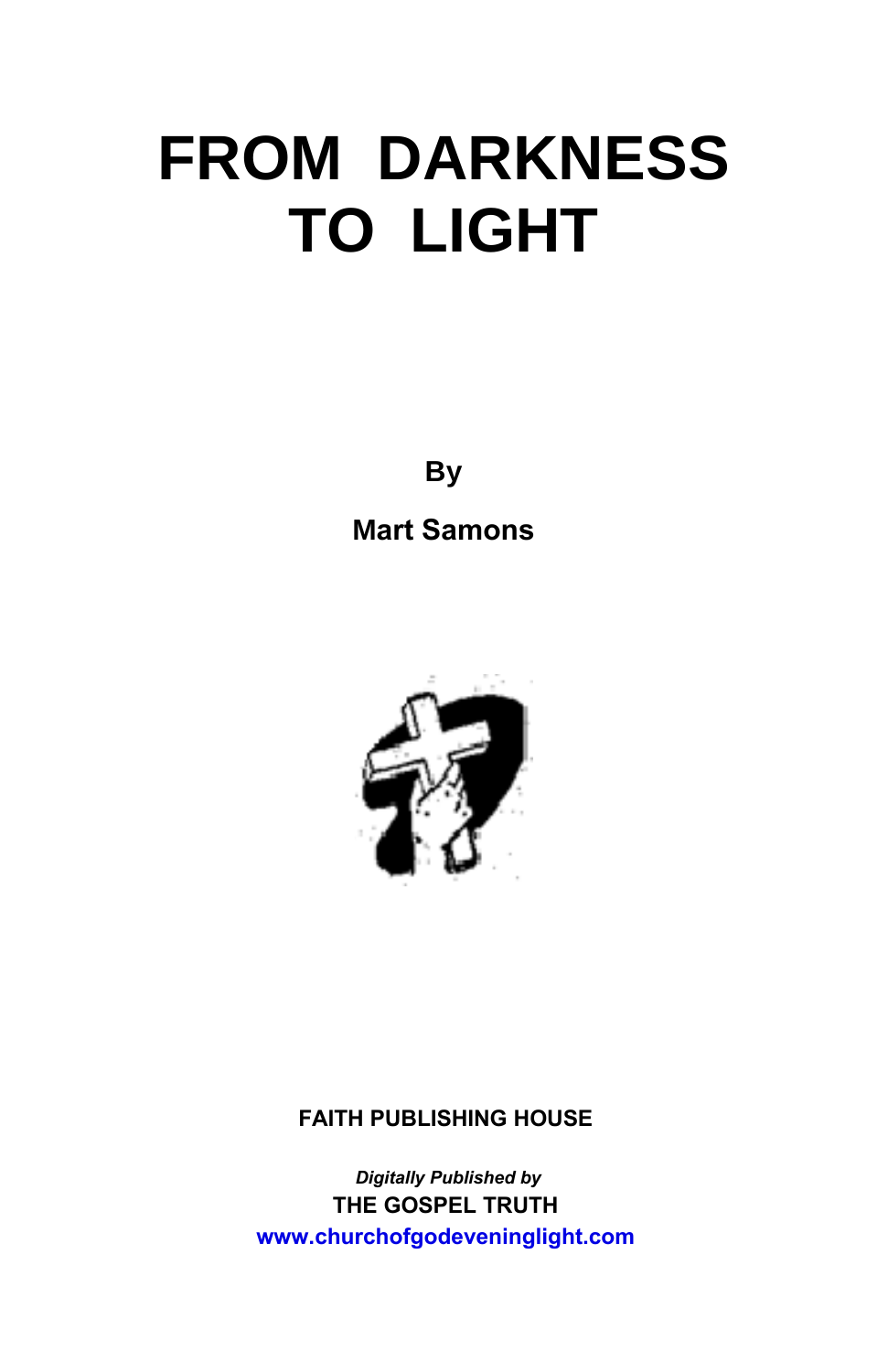## **Preface**

For some time I have felt led of the Lord to write of some of His dealings with me, as I see so many souls in darkness and they do not seem to know there is a way out. I want to assure you that there is a way out of that condition you are in. Also, I see a lot of people come to the altar to get saved who do not seem to get satisfied. I want you to know that God has a real experience for you. You can be delivered from sin, and you can know it. There is a real experience of sanctification for you, also.

I see some who do not seem to know their calling. I have heard some say they did not know if they were called to preach or not. Shame on the devil! Some do not seem to know how to be led of the Lord. I want you to know if you will be earnest enough for God to have His way in your life, God is big enough and great enough to make you know His will concerning you.

I send this forth with a burden for souls and to the glory of God. Without Him, none of it could have been possible. Praise His Holy Name!

May 1976 — Mart Samons

Green Bank, W.Va.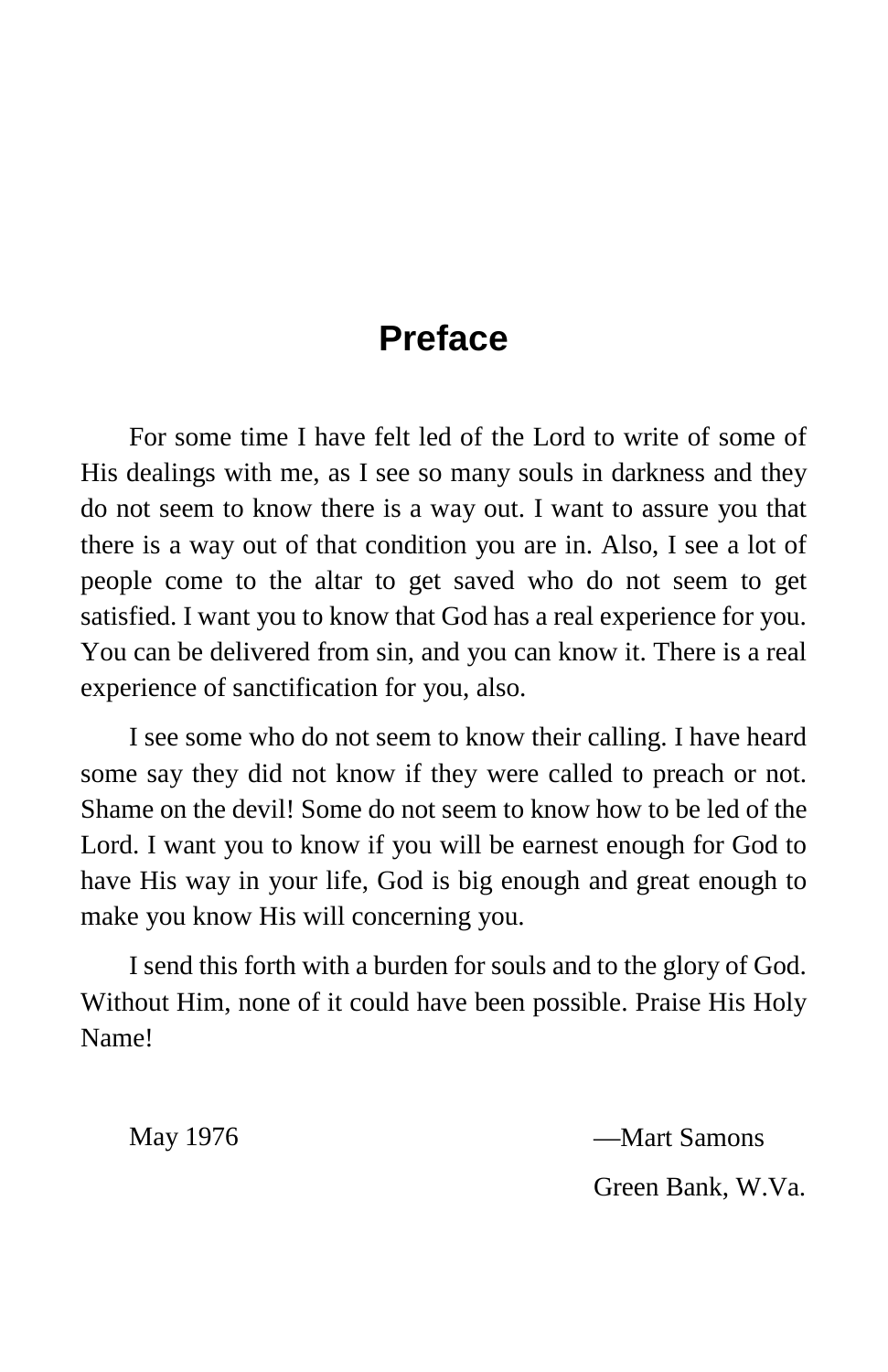### **From Darkness to Light**

This story started over 53 years ago in a little house in the eastern part of Kentucky. Born to parents who had very little of this world's goods, I was the seventh child of a family of ten. My dad was a coal miner. We lived on a hillside farm where things were very poor. It seems I was the sickly one of the family. A large part of the first thirty-four years of my life was spent in one affliction after another. Nearly everyone who knew me did not think I would live to manhood. I remember a cousin with whom I grew up—he was a sickly child, also. We used to wonder which one would die first. He died in his teens. As I look back now, I know it was only the mercy of the Lord that spared me. Some time in my early years, at seven or eight, I began to get pneumonia. I think I had it five times. I remember how the doctor would come, and say there was not much hope for me. One time the fever got so high that it caused my eyes to cross, and if I wanted to see anything it had to be held over to the side of me. There were very few winters that I was not sick. One time I was just getting over a case of pneumonia when my brother bought a new car. I went out to see it, and the next day I had double pneumonia. They would put some Vick's salve on red flannel and put it on my chest and care for me as best they could. My dear father and mother stood by me day and night.

In my early teens, I fell from a tree and broke my leg above the knee. I was laid up for some weeks. As soon as I could walk good again, I fell and broke it below the knee.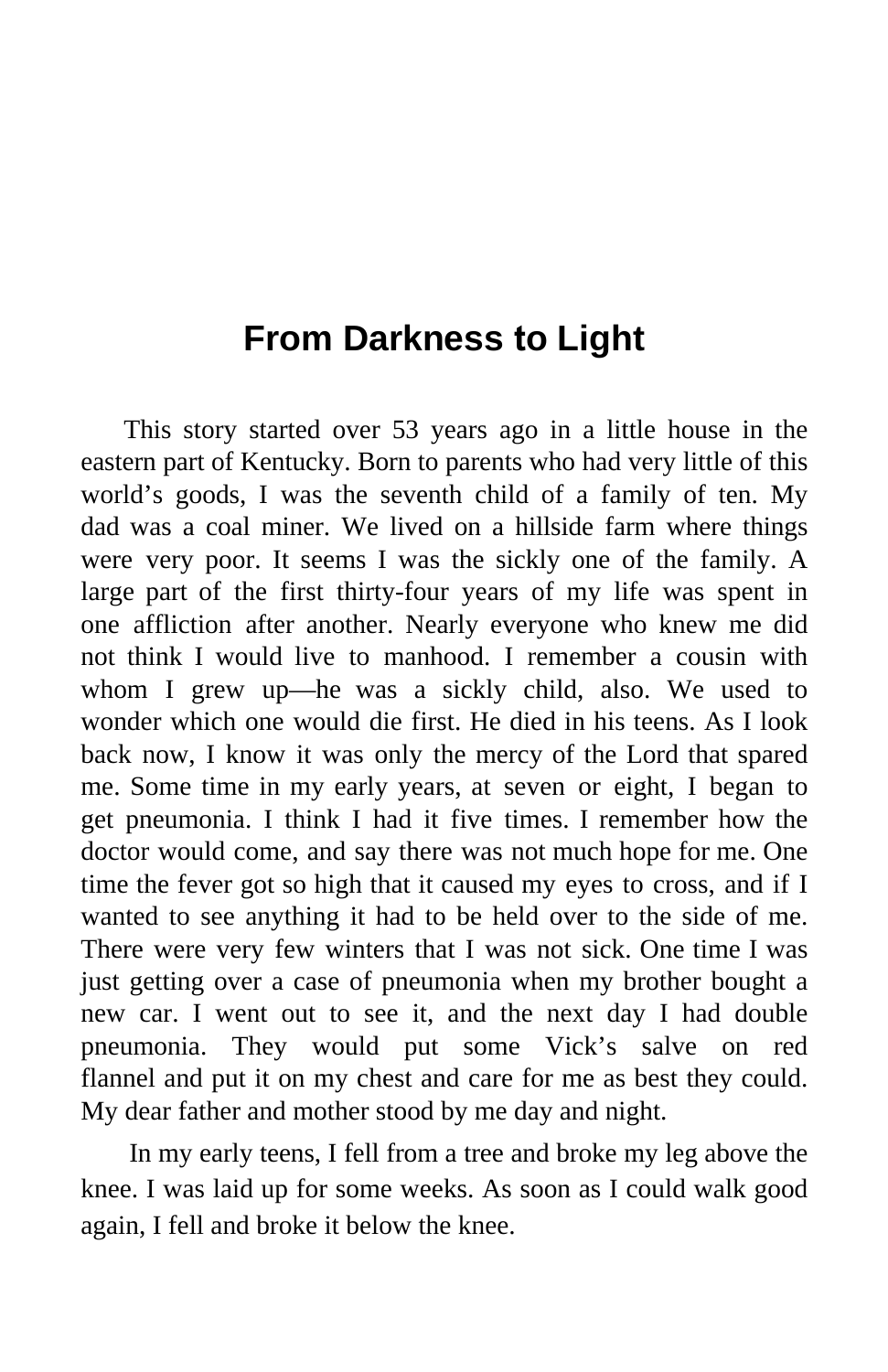About this time, I felt a longing for something. Of course, I did not know what it was. I had already taken up the habit of smoking, around the age of eight or nine years, even though I had to slip around to do it. Of course, my dad and those around me used tobacco. I was just an ignorant boy. (A word to parents: How do you expect your children not to use tobacco if you do it before them?) This smoking and chewing was against my already weak body and made things worse. The first experience I had with drinking occurred around the age of twelve years. Some other boys and I got some moonshine and drank it. When I got home, I was, oh, so sick! My parents thought I had got poisoned on something. After that, I drank about every chance I could get, and this continued on for the next 22 years. Of course, this was bad for my health, and I was sick more than I was well.

Every once in a while, I would feel a deep longing for something, but my soul was going deeper and deeper in darkness. Through all this sickness, I did not get very much education. I managed to get to the fifth grade. As for my religious training, I just did not have any. My parents were Baptist people. I had heard there was a hell, and if you did not get saved you would go there, but no one told me how to get saved. In my early teens, I had a dream that followed me through the years. I dreamed the end of time had come. I remember the whole world was on fire around me. It was not like fire that you see burning, but it was a liquid that ran like water. I thought that I knew it was the end of time. My mother was standing on the porch, but she told me that I could not go with her. This only increased that longing for something I felt in my heart. I knew there was something I needed, but oh, the darkness! My mother died in 1948. I believe she lived to all the light she had.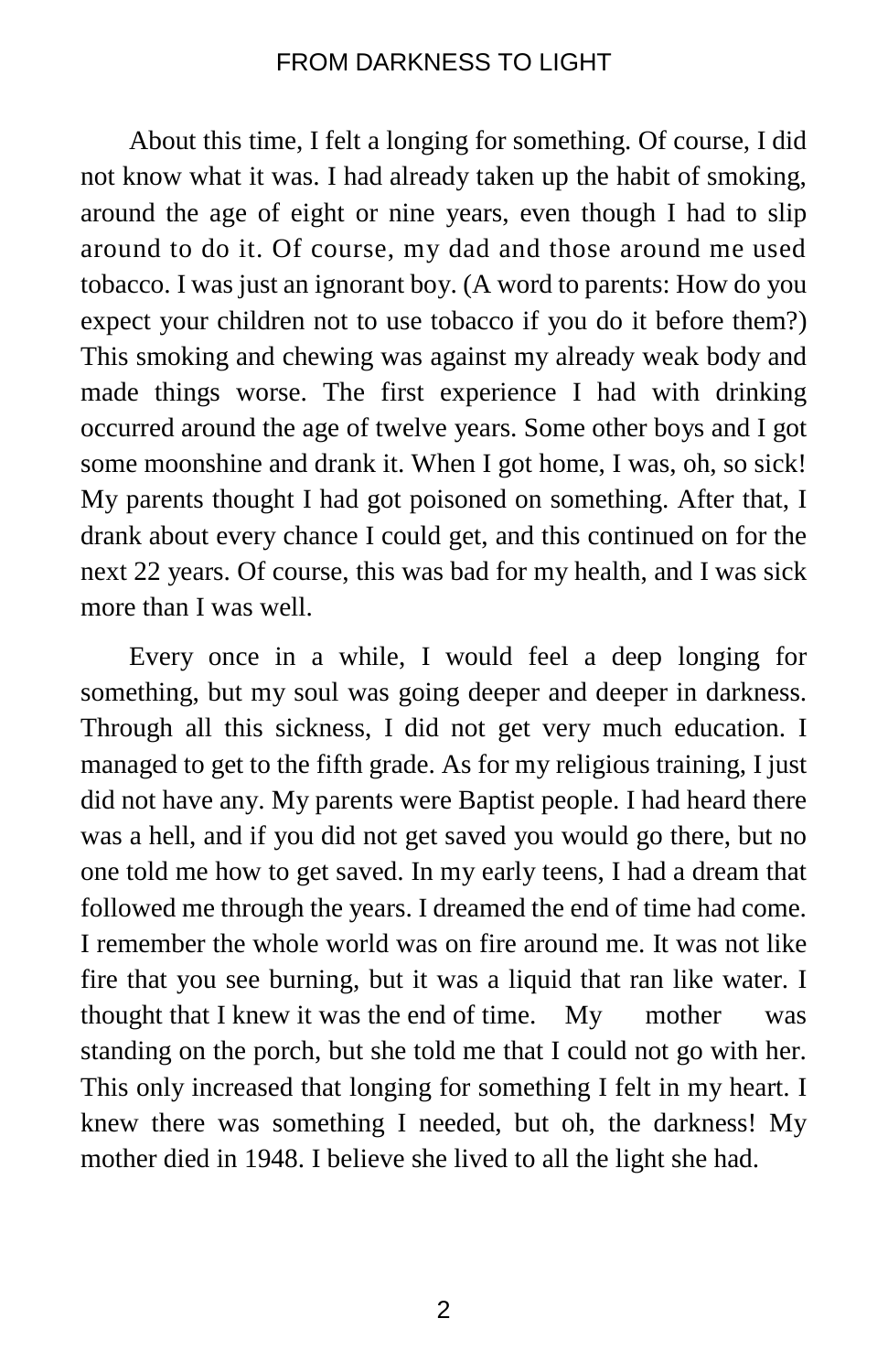Around the age of sixteen, I became sick again. This time I had some kind of bowel trouble. I guess that was the nearest to death that I have ever been. The doctors said there was not any hope for me. Three of them gave me up to die. I remember one night, they had already contacted the funeral home and my family was waiting around for me to go. My mother was standing over me crying. Something told me I was not going to die. I opened my eyes and told them I was not going to die. Soon after that I began to get better. As I look back now, I know it was the mercy of the Lord. After that, I began to drink real heavy. One time we were riding a freight train and I was drinking. I was thrown off and my nose was broken and all the skin scraped off my face and chest. Another time I was in a car wreck and my jaw was broken. What a terrible thing to be brought up in darkness!

When I was nineteen, I joined the Navy. This did not help things any as it seemed to lead me deeper in darkness. But it seemed there was a protecting Hand over me. I have seen others die; seen bodies floating in the water, with shells falling around us. My soul was so deep in darkness, that I do not remember being afraid. One outstanding incident that I have always felt the Lord was in, concerned a ship I was on. I got off it just before it went overseas. The next time I saw it, enemy planes had attacked this ship and something like half the crew were killed. Through drinking, I got into much trouble. Every once in a while this longing for something would come back. There were times things would be so bad I would get alone and cry and cry. About five years later, I got out of the Navy but I began to drink heavier. Then things got so bad I was tempted to take my own life two or three times. I had nothing to look forward to, or to live for. I finally went back to my hometown. It seemed the enemy was determined to destroy me as I was involved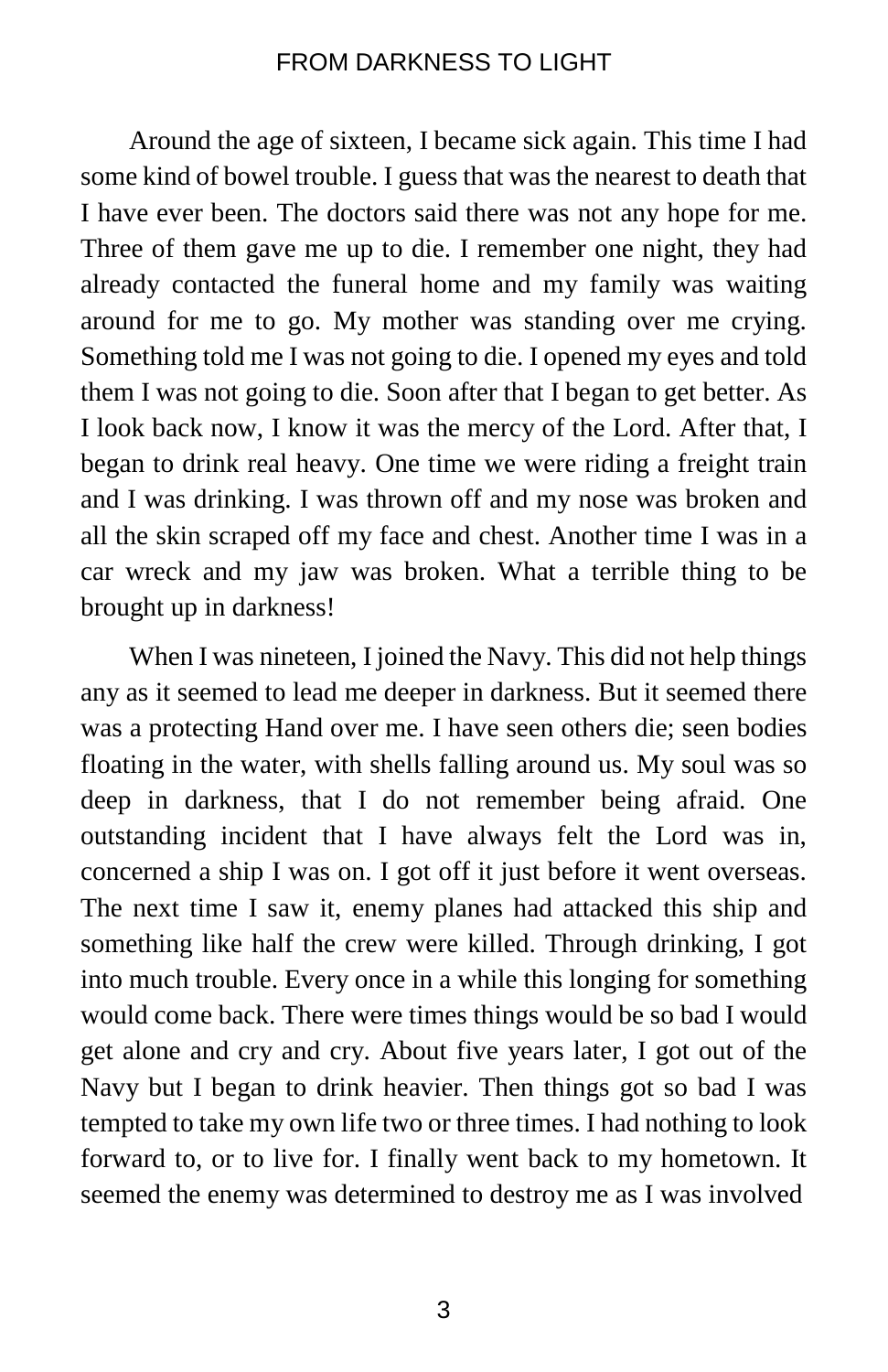in two or three car wrecks which could have killed me. Another time, I was beaten up by some men and robbed, and left for dead.

About this time, I met a precious girl, who was to become my wife, later. As my name was so bad, she was forbidden to see me, as most nice girls were. As I look back, I know the Lord had her for me. We were married on Oct. 7, 1949, after much opposition from her father. It was through her sweet life that a little light and a little hope began to shine through. Soon after we were married, the Lord began to deal with my soul. We did not know anything about the Church of God, or anything about holiness. My wife belonged to the Baptist church, so we started going there. During a week's revival meeting I went to the altar almost every night, and wept and prayed. With no one to instruct me, I never got saved. As I look back, I do not believe the Lord wanted me to be saved there. He knew the future. After that, I was back at my drinking and running around. We were blessed with three healthy boys, but I was so miserable and so unsettled, that I did not enjoy my precious wife or my wonderful children. Of course, not being settled, we moved from place to place. The first seven years of our marriage, we moved about eighteen times. We finally moved to Fairborn, Ohio, where my wife started going to a Nazarene Church where she got saved. Because of the way I was living, she soon gave up, and decided to go deep in sin with me. It seemed about all she ever wanted, was to please me. She took up smoking again, and also started drinking and dancing. That was something she had never done before.

About this time, I had a terrible affliction to come upon me. As I walked in the house one evening from work, a ringing started in my head. I thought it would go away soon, but it never stopped. No matter what I did, or what medicine I took, it didn't help. About this time we moved again, to a house across the street from Bro. William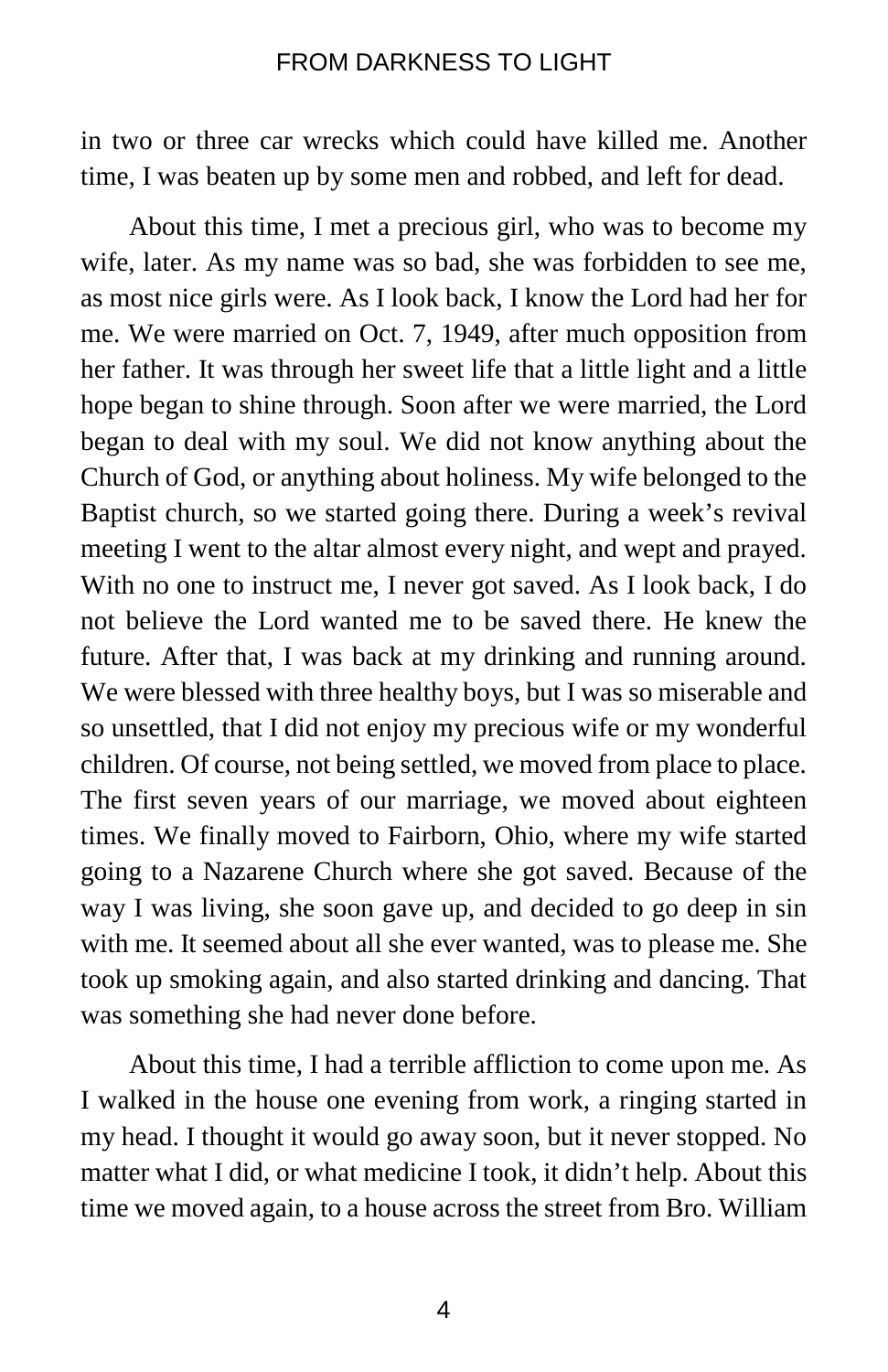McCoy's daughter. He was the pastor at Dayton, Ohio. Through Bro. McCoy's daughter, my wife started going to Sunday school. This was our first contact with the saints. I began going with her some. It seemed this longing I'd had for so many years was increasing and the affliction I had was getting worse all the time. I sought help from many physicians, but like the woman in the Bible, I grew worse. The saints were praying now, and more light was coming my way. Bro. McCoy would teach what it meant to be saved, and how to get it. The more light that came, the more troubled I was. Then the Lord began to talk face to face with me, so to speak. Many were the nights I would lie in bed with the ringing so loud I could not go to sleep, with tears streaming from my eyes. The Lord would whisper in that sweet low voice, "If you will give me your heart, I will take care of everything." But the powers of darkness had such a hold on me it was hard to get out of it. I was still looking to man for my help. I went to the hospital and had my nose operated on and my tonsils taken out, but nothing I did helped. This voice kept saying, "Give me your heart." In the fall of 1957, someone told me about a place in Minnesota that could determine my physical condition. I made arrangements to go to the Mayo Clinic in Rochester, Minn. With all their knowledge, they could not find what was wrong. I was just out a few hundred dollars and worse than before. As I look back now, I know it was the Lord dealing with my heart. I can tell you, the doctor cannot help that, for I tried the best. So I came home with nowhere else to go. The saints were praying, and I was getting worse all the time.

Around the first of November, 1957, Bro. and Sis. Sam Abbott started a meeting in Dayton, Ohio. My wife still had the fear of God before her, as she had always wanted to live for the Lord. Sometime before this, she had been drinking, and had gone to a Catholic Church with my sister-in-law. While there, the fear of God came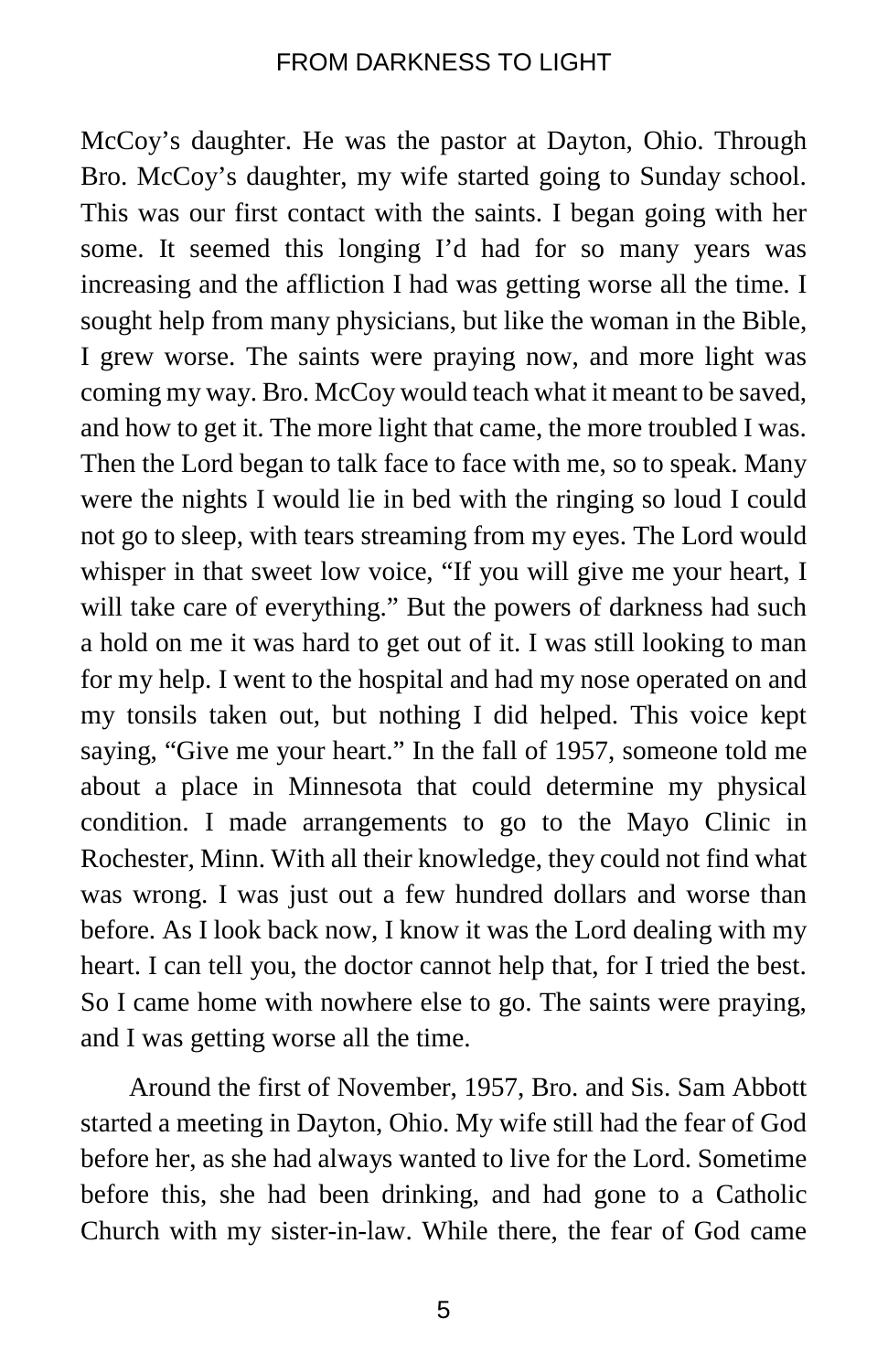upon her. She promised the Lord she would never drink anymore, or go out to places of the world, and she has kept her word. We had already been going to Sunday school with the saints, so when they held a revival meeting my wife wanted to go. Finally, she talked me into it. I believe the first night we went, she went forward and gave her heart to the Lord. Now I was really in trouble! I was not in darkness anymore. I knew what the trouble was, and what I needed to do. But the devil was holding on till the very end. I did not get saved that night, but oh, I was under conviction! I remember the last drink I took. My wife and I were out somewhere. She did not drink anymore, but I ordered whiskey. It would hardly go down. After 22 years or so, thank God, that was the last one. I kept going to the revival every night. My wife was saved on Saturday night. I kept going through Thursday. On Thursday, Wife came down sick; also two of the boys became sick. All this time, I would cry myself to sleep many nights. Thursday, she called me home from work. She had already decided to trust the Lord for her healing, but I gave the boys some aspirins. I came home from work in the evening and Wife was still sick. She asked me if I was going to meeting. I told her I wanted to. No one will ever know the struggle I had going on inside. The devil was holding on with all his power. That sweet voice was saying, "Give me your heart." I do not know what Bro. Abbott preached about that night. I hardly knew where I was. After the message, they sang two or three songs. The devil was still holding me back. The preacher said he had done all that he knew to do, and gone as far as he could go. It did not sound like Bro. Abbott to me, it was the Lord. I believe I had gone as far as God was going to go. I have always believed that was my last chance; anyway I went forward. No one had to tell me to pray, I was ready to give it all up. I had twenty some years of sins to repent of. When I fully repented, the most wonderful thing that I had ever experienced happened to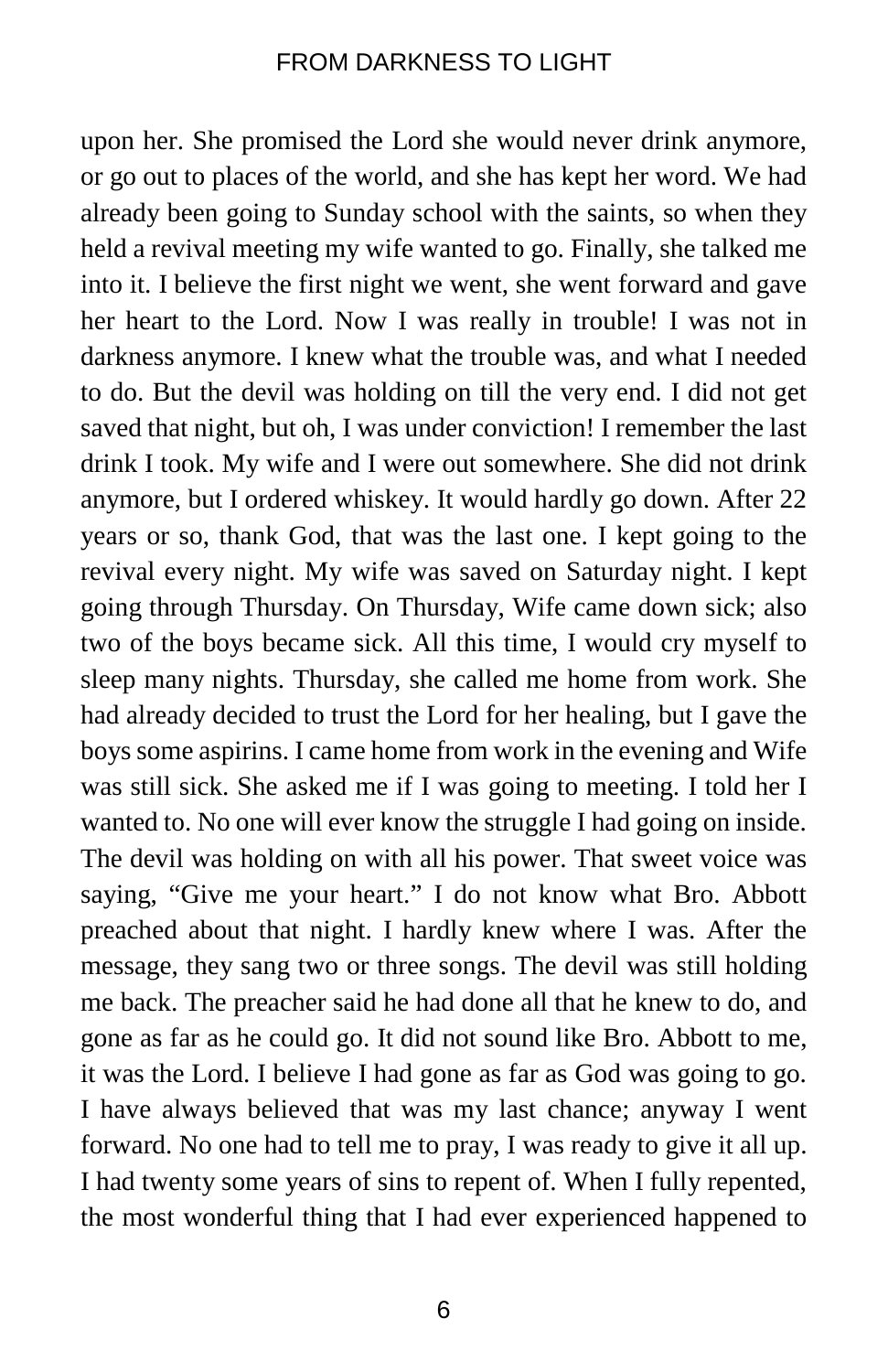me. Praise the Lord! I will never forget that night. The Lord took all that load away. It felt so good, I started to laugh. I do not know how long I laughed, but I was the happiest man in the whole world. As I write this some eighteen years later I am still happy. The Bible says in II Cor. 5:17, "Therefore if any man be in Christ, he is a new creature: old things are passed away; behold, all things are become new." I can truly say a new life began right there.

I went home that night, November 7, 1957, a new man. As I have already said, I had been smoking ever since I was just a boy. I never could give up cigarettes even though I had tried several times. I had smoked one just before I went into the chapel that night. As I was on my way home, they came to my mind, for the first time since I had gotten saved. I had them in my coat pocket. I took them out, rolled down the window and threw them out. I never desired to smoke one since. Even though the flesh craved them for a few days, the Lord had delivered me from the very desire of them. After that I could hardly stay in the room where they were. Instead of a craving for them, God put a real dislike in me for them. Another wonderful thing happened that night. Remember, my wife was sick all that day, and two of the children. My wife says about the time I got saved, even though I was ten miles away, all the pain left her. When I came into the house, the lights were out. Before she ever saw me, she said "You got saved tonight." I told her something happened. The next morning, if I remember right, the children were well. What a mighty God we serve!

We awoke the next morning to start a new life. I had never read the Bible very much. I guess the only verse I knew was John 3:16, and I did not know anything about praying. But we had been going to Sunday school, so I had learned a few things. My first test was: What was I going to tell the men I worked with? The men did not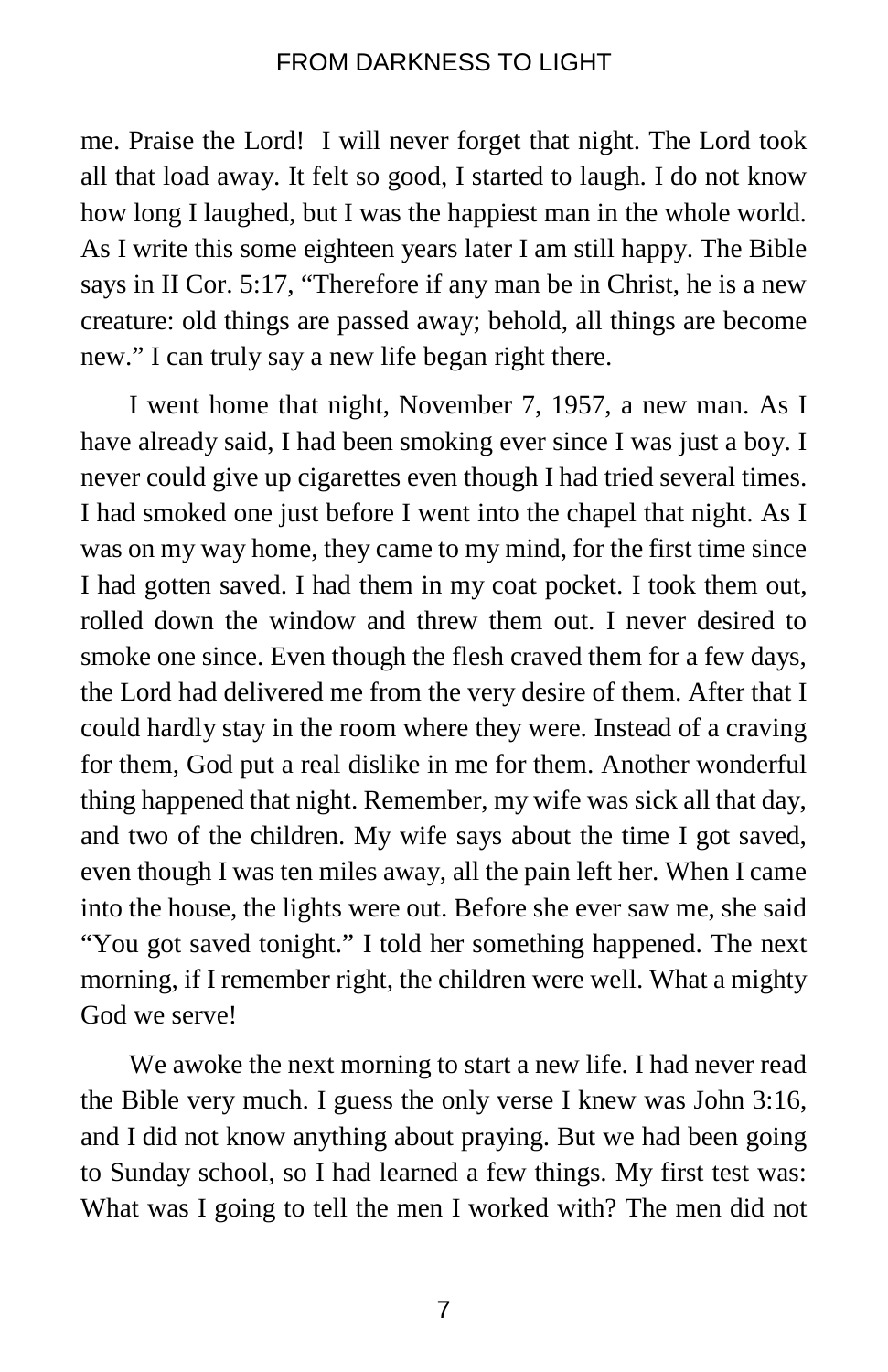know much about spiritual things. This worried me. But I knelt down to pray before I went to work. I was barbering at that time. On my way to work, the Lord flooded my soul. When I said "Praise the Lord!" out loud, the blessing was so great I thought I would have to stop the car. As I got to work, I still did not know what I was going to say. The Lord spoke to me and said, "Do not tell them anything. Just live the life before them." That is what I tried to do, and am still trying to do. But it did not take long for them to know something had happened.

I mentioned earlier the terrible ringing I had and for which I had sought help from many physicians without finding it. I was so carried away with my new-found joy, that I had not noticed that the dear Lord had not only saved my soul, but He had done what men could not do! He had healed my body, also. After all those years, He was not only my Saviour, but my Healer as well. Praise His holy name!

After living in deep sin so long there were a lot of things around the house that had to be cleaned out, so we began house-cleaning. Since we were both delivered from cigarettes, we did not need any ash trays around. The beer and whiskey were all cleaned out; also cards, comic books and a lot of other literature that was not fit to have around. Then came the big thing. We had two TV sets. I knew the church taught against them, but this is where I had spent many hours. In fact, it was my number one idol. But the Spirit of the Lord was bringing more light to me now, and I could see how wrong it was to have them in our home. I remember how our children would sit on their knees and watch it until they would almost wear a hole in the rug. One of the boys used to have a lot of trouble with his eyes. I am so thankful we were saved while our children were young. Some may not agree, but I believe the TV is the number one tool the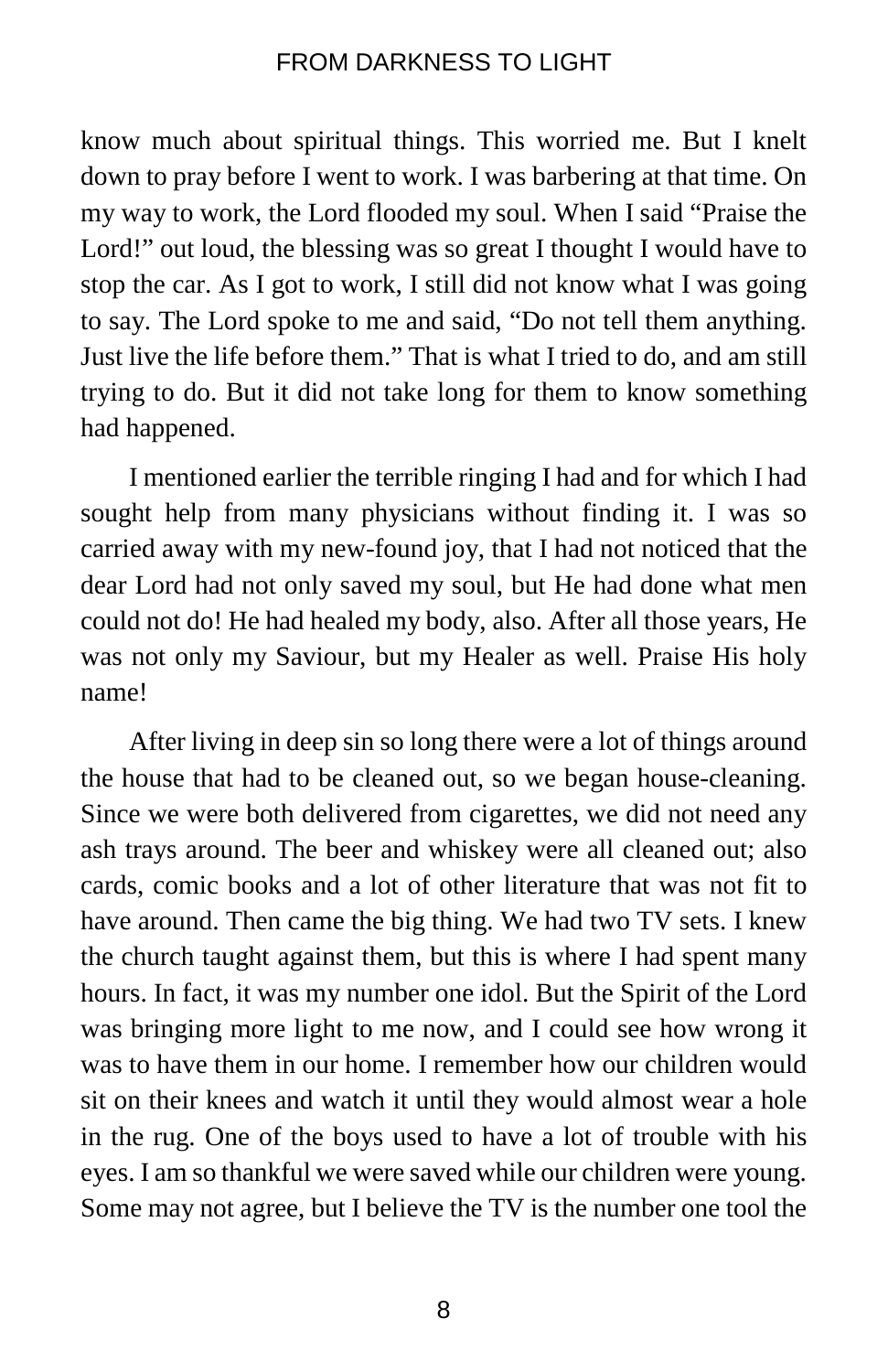devil uses to corrupt our children's minds today. This generation that is causing so much trouble is the one that has had TV all their lives. We moved both of the TV sets out of our home. We would not have one in our home now under any condition. Light surely brings a lot of responsibility, as we were finding out.

Divine healing was one thing I had not heard much about, let alone practiced. We had heard it taught a little, but we soon found out there was more to it than just hearing about it. You remember that I had been taking medicine most of my life. When we got sick the first thing we thought of was the doctor, so just to quit all at once was a big step. But we had light on it now and we knew the Lord wanted us to trust Him for soul and body. I will say, the devil surely painted some dark pictures. He told me I would die. I mentioned earlier the condition I had since I was in my teens, when the doctors gave me up to die. Ever since that, I had taken medicine for that condition. The devil said, if you don't, you will die, so after I had been saved for a couple of weeks, I yielded to this. But light rates responsibility, and I felt much condemned about it. I went to God for forgiveness, and asked Him to restore my joy, which He did. I promised Him I would never take any more medicine as long as I lived, by His grace and help. I was still just trusting Him day by day. The dear Lord has been so precious to me, to show me plainly what He wants me to do. Of course, we were trusting our children in His care, also. Our first test came after we had been saved about six weeks. Our oldest son was in school. Wife and I were away one day, when he became sick at school. They called, and a neighbor went to school and brought him home. When we got back, he was across the street at her house. We brought him home. We had always taken our children to the doctor for every little thing, but this time we took him to the Lord in prayer. We did not know much about prayer and did not even know how to agree in prayer. Wife went into one room and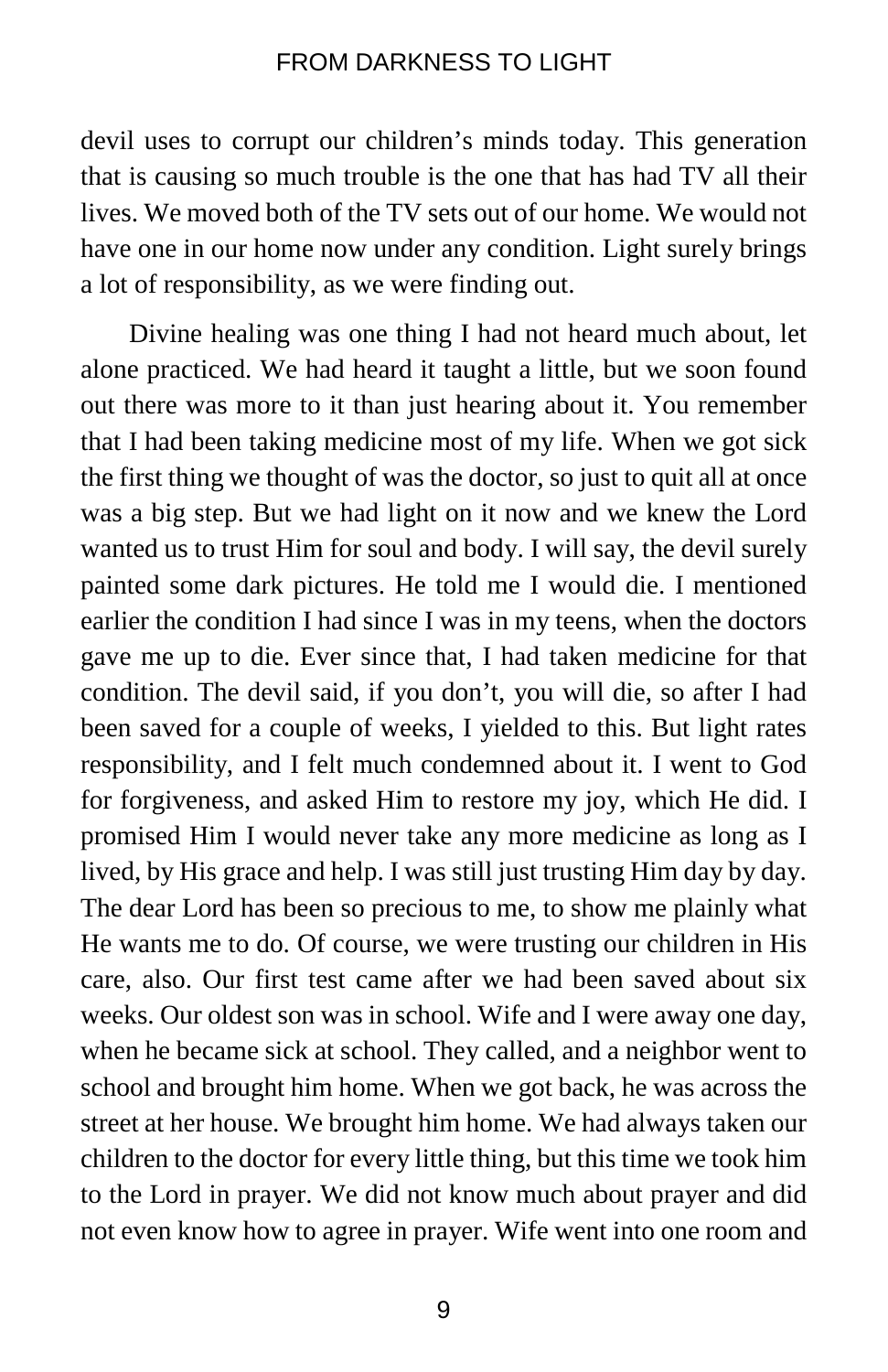I went into the other, where we called on the Lord, who heard prayer. Within ten minutes, our son was completely well. This was a great encouragement to our faith.

The devil tries to take away all the light we get. I still was not settled on trusting the Lord for healing. In March, 1958, a dear sister in the Lord, Sister Sharp, was real sick and had been for some time. Almost everyone who knew her felt it was time for her to leave this world. She was so bad she could not turn herself, or could hardly move. One evening, Wife and I felt like visiting her. It seems the Lord impressed others to visit her, too, that night. There were ten or twelve there. After they sang and prayed some, Bro. William McCoy read her a tract on healing. Then he asked her if she wanted the Lord to touch her, or did she want to be completely healed. I was taking all this in, as I wanted to see what was going to happen. They anointed her with oil and laid on hands and prayed. After they prayed they read James 5:14. She told her son to get her robe as she was going to get up. I wanted to see this. Sis. Sharp had both of her limbs off, so they brought her wheelchair and she climbed into it. Every pain, every bit of soreness was gone, and she was completely well. I know this was God's way of showing me light on divine healing. That settled it with me. I have never doubted healing since that time. Since then I have seen many people healed. The Lord healed our child of asthma. I saw Him heal cancer. I am almost sure a man was dead and was raised, in answer to prayer. Bro. O'Neal Pratt of Holly Hill, South Carolina, can verify this. I have seen Him heal lung trouble, heart attacks, and many other things. It is wonderful to have light and be able to trust Him for everything. He is the same, yesterday, and today and forever. (Heb. 13:8). There were many precious things I was still in the dark about, but the Lord was leading me into more light.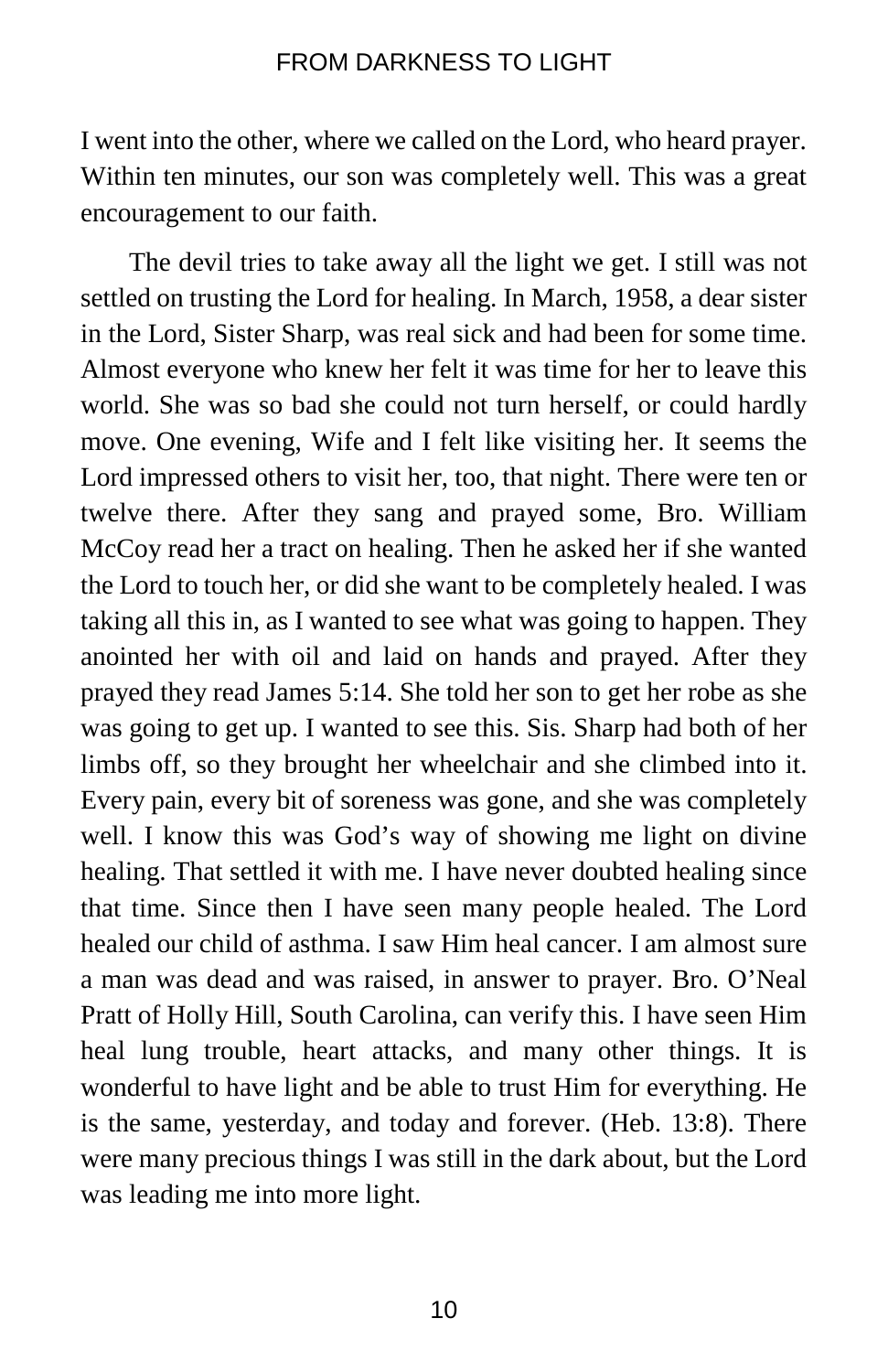The night I got saved, I thought I would never need anything else, but I found myself lacking something. I did not have the power that I felt I ought to have, and was not able to live like I wanted to. One song we sing says: "There's a foe in the temple not subject to God." I heard the saints talk about being sanctified, and two works of grace. I went to the altar for something but I did not get anything. Then the devil got my mind confused. I was trying to walk in light that I did not have. I began to seek God earnestly. The Lord never turns away a seeking soul. The Lord sent a minister by, who brought a message on sanctification. I did not get what I needed, but I found out what it was that I needed. I also found out I did not have it. From that time on, I began seeking the Lord for an experience of sanctification. That was in the spring of 1958. That summer we went to the Myrtle, Mo. camp meeting. This was the first meeting like this we had ever been to. When we arrived it seemed almost like heaven to us. We had never seen people who seemed so happy, and who seemed to care so much for one another. They took us in, just like we were one of the family, which we found out later we were. Such love and unity I had never seen before. People from different states, different walks of life, and different colors were all rejoicing together. As I mentioned earlier, my heart was longing for something. Well, this was it. I remember how I was rejoicing in the meeting for the first few days. Then one morning the brother who had preached the message that had shown me that I was not sanctified, walked in with his wife. Something came on me that took my joy away. I went to where I was staying that night and earnestly sought the Lord. He made me to know that He would take care of it in the morning. The Lord showed me that Brother Gibson would preach and what he would preach on. The next morning, I went to service expecting to receive what I wanted so much. When time came to preach, as the Lord had already shown me, Brother Gibson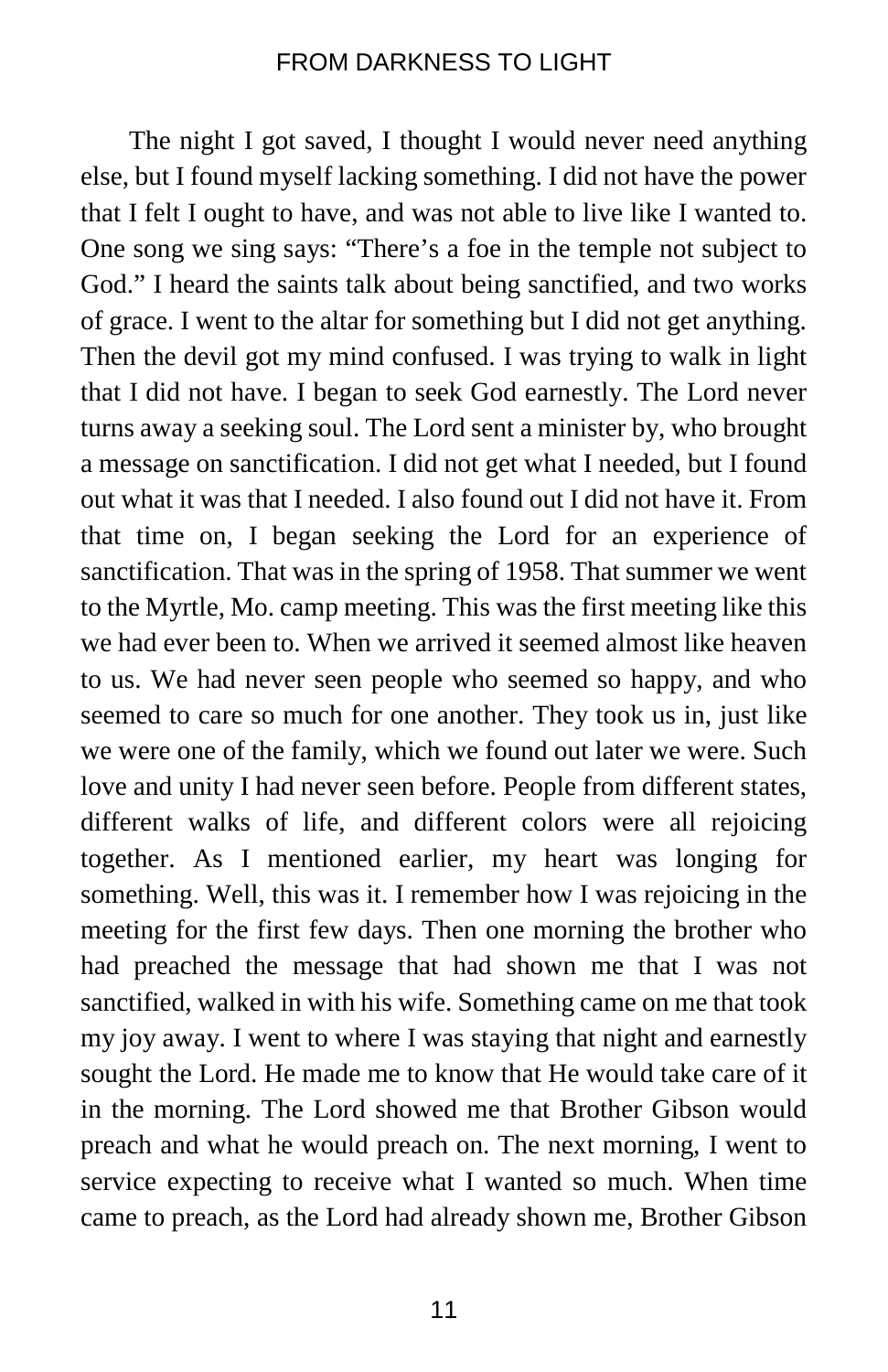arose and preached on the text where Jesus prayed for the blind man. "He asked him if he saw ought. And he looked up, and said, I see men as trees, walking. After that he put his hands again upon his eyes, and made him look up: and he was restored, and saw every man clearly." (Mark 8:23-25) Praise the Lord! That was me. When I got saved I had received some light, but I could only see dimly, but the Lord wanted me to see clearly. The preacher brought out how God's plan of salvation included two works of grace in the heart. I found out that when I repented of my sins that He was faithful to forgive my sins, and to cleanse me from all unrighteousness. (I John 1:9) I found out that when I was born, there was sin in my heart. (Psalms 51:5) That caused me automatically to go into sin when I came to the age of accountability before God, which as I have stated before, had led me into deep darkness. Thank God for the light that He shone into my darkened soul. Now, I found out that this sin that I was born with was not taken out when I got saved. He had forgiven the sins that I had committed, and through His blood and the power of the Holy Spirit I could have this purged out and be sanctified wholly. (Rom. 15:16, I Thess. 5:23) I found out in order to receive this experience, I must make a complete consecration of my soul, mind, and body to the Lord.

(Romans 12:2) When the preacher sat down, that is what I did. I went forward and bowed at an altar of prayer, and made a complete surrender to the Lord. When I did, His Holy Spirit came into my heart, and cleansed out that sinful nature I was born with. I was filled with the power of the Holy Ghost. (Acts 1:8) I felt a heavenly quietness surround me, and such peace I had never known. Now I knew I had the gift of the Holy Spirit. Oh, things began to look so much clearer! His word became more real to me. Now I had His spirit in my life to enlighten me and to teach me, (John 14:26) to lead me into all truth, (John 16:32). From that time on, my life took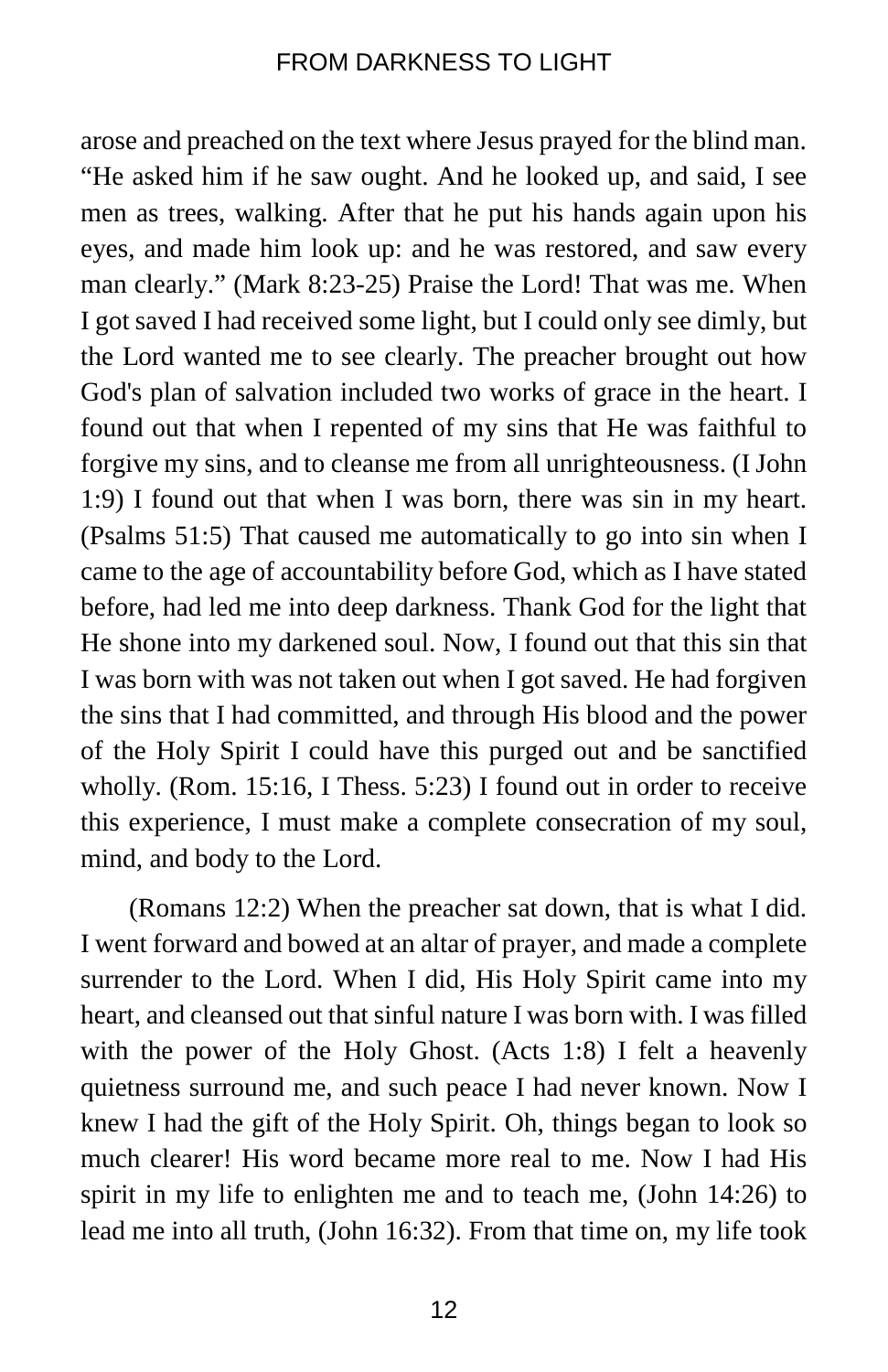on new meaning. He taught me that my body was His temple, (I Cor. 6:19), that it belonged to Him now and I was to let Him use it any way He wanted to. Now the light was shining brightly as He had said He would lead and guide me into all truth. He began to lead me.

One thing I had always been confused on was which church was right. Where I was reared, most of the folks were Baptist people. I remember when I was young, they used to say if you were not one of them, you could not go to heaven. After I grew up and left home, I found out there were lots of people who had never heard of their little group. I found a lot of people who believed in other churches, and they said they were right, too. Some of them said if you did not go their way, you would be lost. I could never see how they could all be right. This followed me through most of my sinful life, and I would wonder who was right. After I got saved, I was still in the dark about it. As I continued to walk in the light, the Spirit of the Lord began to reveal some things to me. Then the Lord gave me a vision. I saw a beautiful cedar tree. As I looked upon this tree, I noticed it was a perfectly formed tree. It was not a natural tree, but was made of parts which were different sizes, shapes and colors. It looked just like a picture puzzle. Every piece fit perfectly, every piece had its place, and would not fit anywhere else. Then I remembered reading where He said that He was the head of the body, the Church. (Col. 1:18) I Cor. 12:27 says, "Now ye are the body of Christ, and members in particular," and I Cor. 12:18, "But now hath God set the members every one of them in the body, as it hath pleased him." Also, in Acts 2:47, "And the Lord added to the church daily such as should be saved." I thought. Praise God, this is it! When anyone gets saved, no matter how big or little, what color or nationality, that one is born into God's family or church, and He places each one just where He wants him. Thank God for light. I saw that I was a member of Christ's body, which is His Church. I have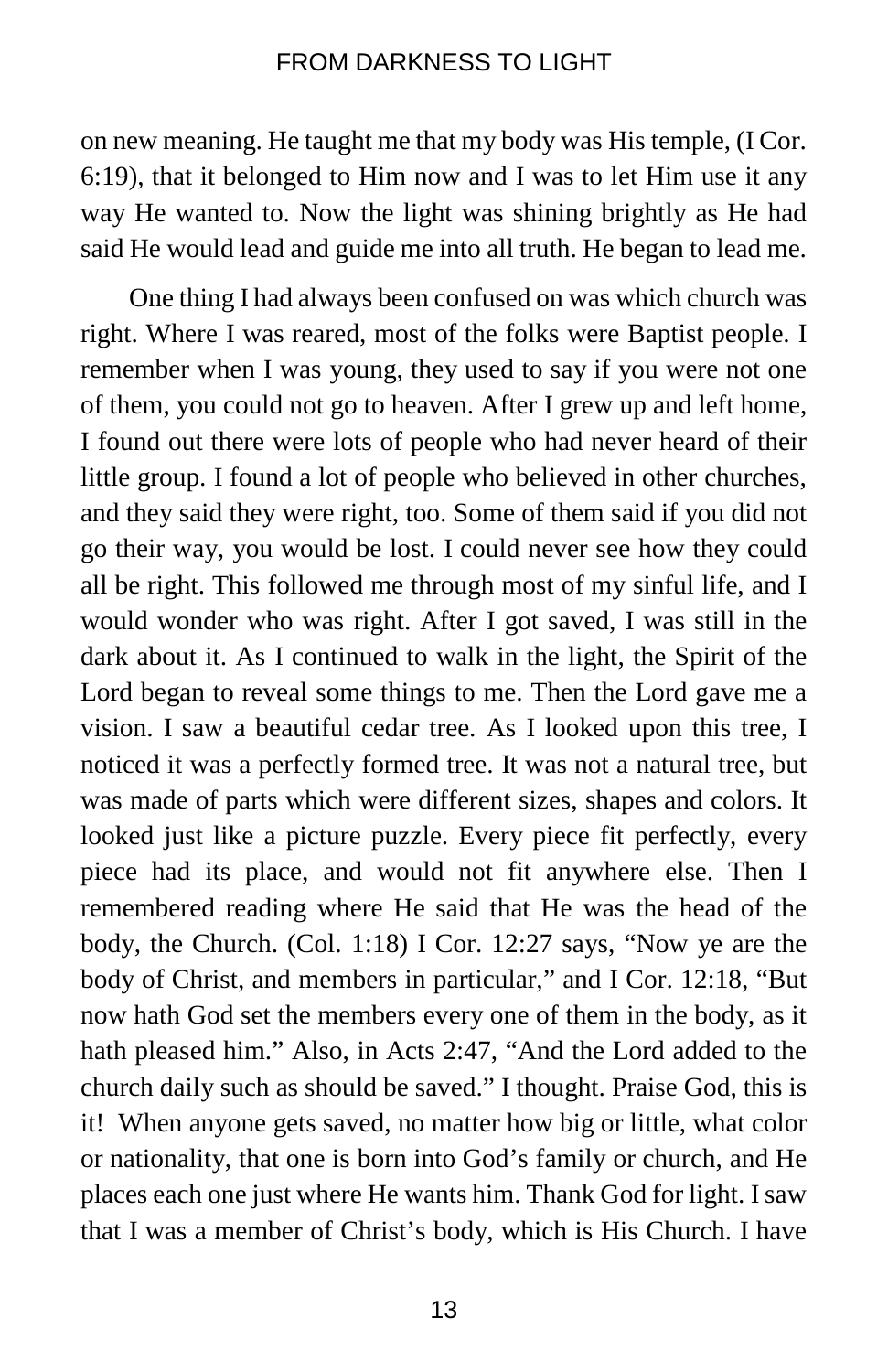never been confused anymore about which Church is right. God has only one Church. We are born into it. (Psalms 87:5) The only way I can get out of it is to sin. (Exodus 32:33).

I had a wonderful Bible teacher for a pastor. As he would teach, I would find the things the Lord was showing me were all recorded in the Bible. As I continued to receive more light, it brought more responsibility. Then the Lord gave me the gift of helps. (1 Cor. 12:28).

How we enjoyed working for the Lord! It seems we got a special blessing out of helping others. How we enjoyed helping others. How we enjoyed helping the ministers in any way we could! To clean the meeting house, or to help someone who was sick or in need of help—that was where we wanted to be. I was working at the barber shop then. Many times, my wife would meet me when I got off work. I would eat as she drove us to visit or to do something for the Lord. There would be weeks at a time when we would be out every night, sometimes until twelve o'clock. We would bring our little boys home, put them in the bed, and the next morning get them up, pray for them and they would go right on to school. A lot of times, they would go an entire year and never miss a day. As I look back now, I can see the Lord was preparing me for greater things. I began to be restless, it seemed there was more the Lord was trying to show me. I began to seek the Lord about it. Once again the Lord gave me a vision. I saw a high mountain. This mountain had no trees on it, but as I looked to the top, I could see light shining from the other side. The best way I can explain it is to liken it to traveling at night. Sometimes you can see the lights of a city, before you reach it, reflecting up in the sky. I remember talking to one of the older ministers about it. He said just keep climbing the mountain, and when I got to the top, I would be able to see what it was. For almost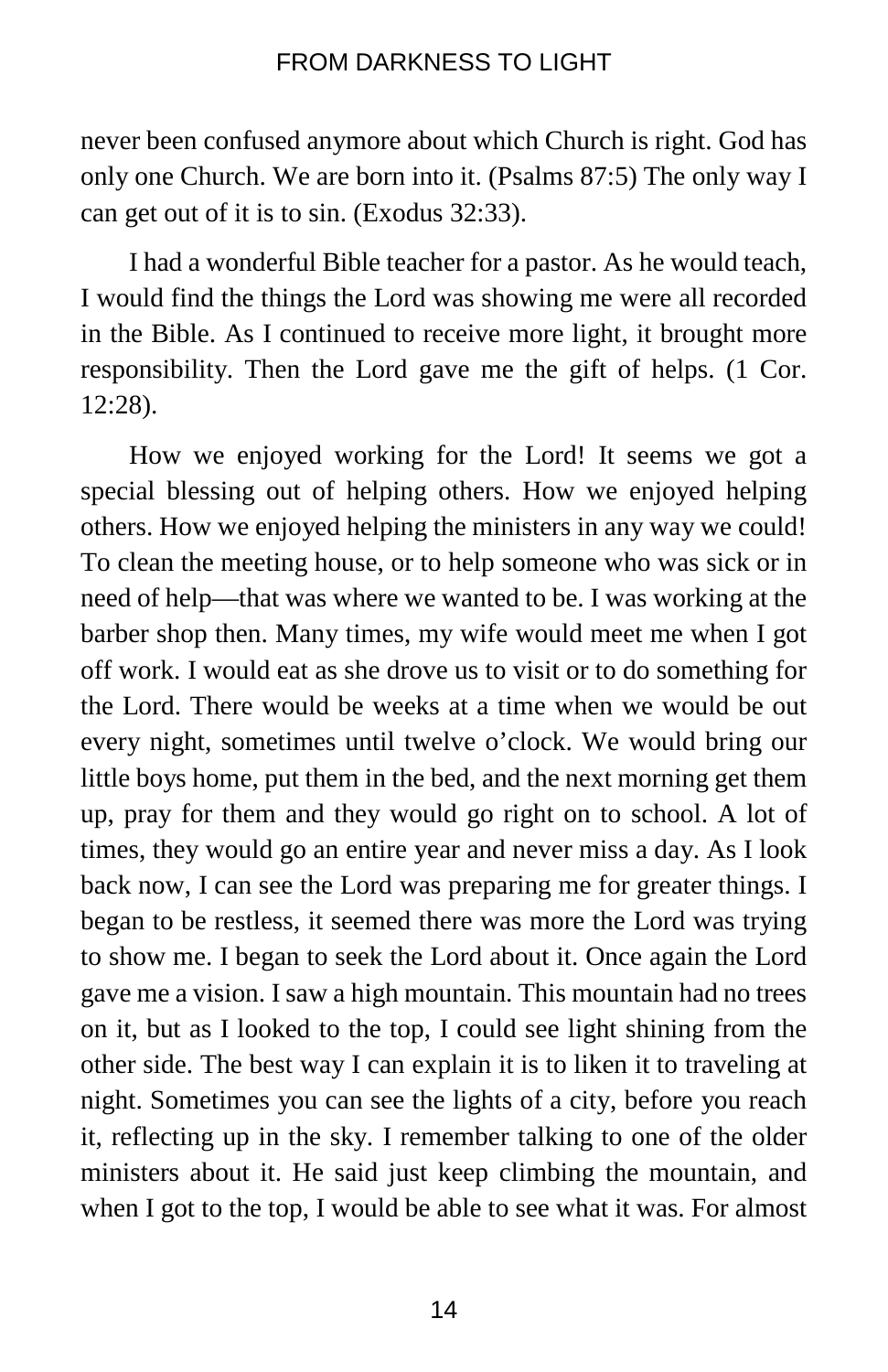a year, I kept climbing. The more I prayed and sought the Lord, the brighter the light became. In November, 1960, something happened to cause me to get more earnest in my seeking to find out what was on the other side of that mountain. Many nights I would be up until two or three o'clock reading, praying, and seeking. On the second Sunday in April, 1961, on an all-day meeting in Dayton, it looked like there would not be a minister there. I was in my room earnestly seeking the Lord about it. I was asking Him why there were not more preachers. I felt the presence of the Lord all around. It seemed the room was filled with light. A voice spoke and said, "What about you?" It was so real, it stopped me from praying. I asked the Lord, "What about me?" He asked me if I would preach for Him. I said I would. There was more to it than that, but it was so real, I have never doubted one time my calling. I did not preach that day, but the following week, those words kept ringing in my ears, "What about you?" During the week, some scriptures came to my mind. Then some more along the same line. Finally, I recognized the Lord had given me a message. At that time the saints in Dayton were going to Union City, Indiana, once a month on Sunday afternoon for meeting. The Lord had made me to know He wanted me to preach up there. I do not know if I have ever been so scared. Of course, the devil was working hard, too. During prayer, I looked over at Bro. McCoy. He was looking at some scripture. The devil almost scared me out. But when time came for the Word, Bro. McCoy gave plenty of room. I got up and preached on "Living Water." The Lord blessed and one girl was saved, and is still saved today. I had reached the top of the mountain. Now, I knew what it was about. But then it seemed my troubles started. The devil tried to confuse my mind. I thought I had to know everything in the Bible. I got in bondage. The Lord would give me a message, I would get up and then it would not come out. The people began to find fault. They said I was not called to preach.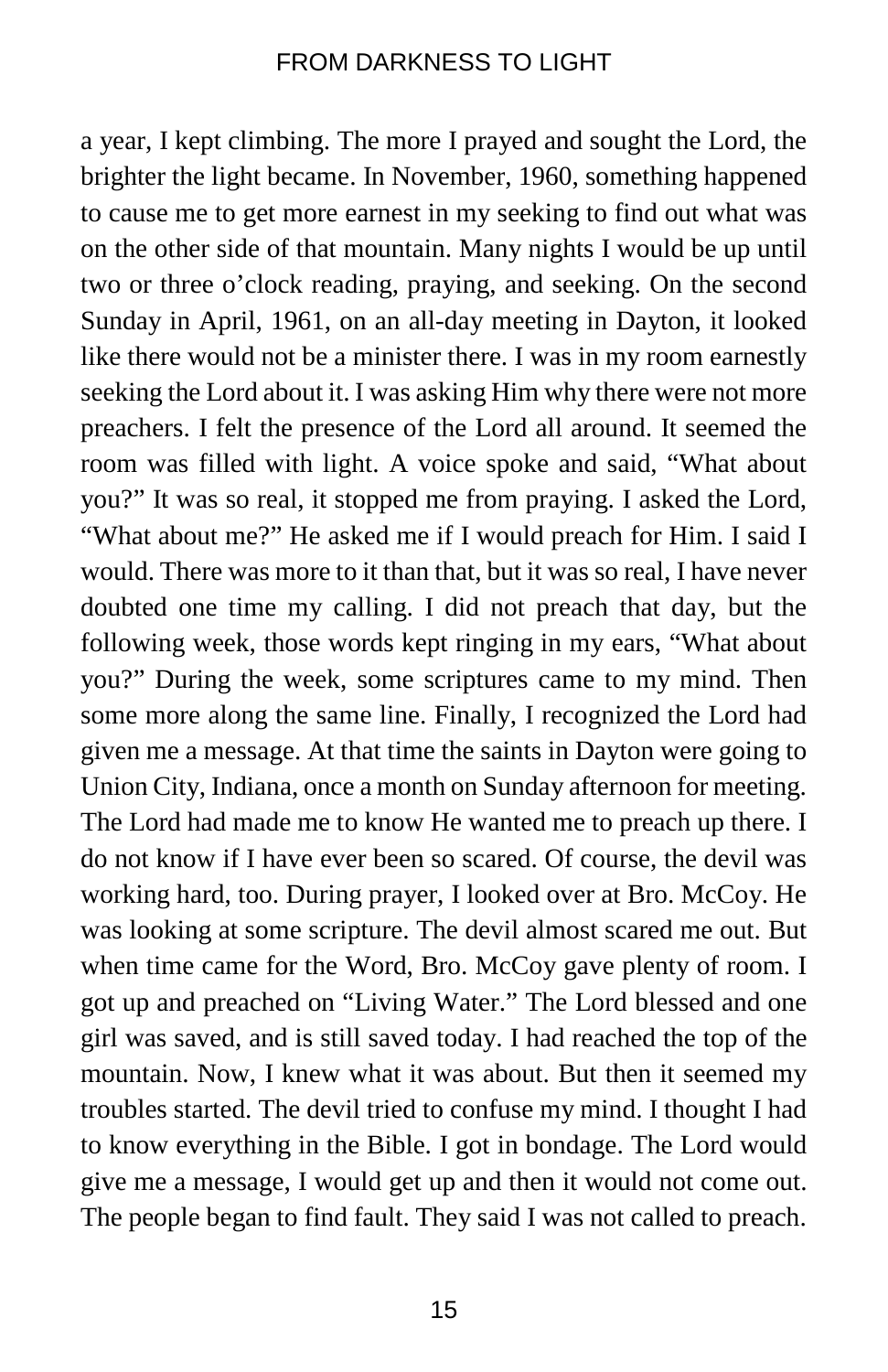Oh, do have mercy on young preachers! One Sunday, I got up to preach and made a flop, right while I was trying to preach. I told the Lord that was my last try; I was going to quit and was not going to try it anymore. I spoke to my wife about it on our way home. But when I got home, I went to my place of prayer, and got down real humble before the Lord. I do not know how long I prayed, but the Lord visited me again. He gave me part of the first chapter of Jeremiah. "Be not afraid of their faces for I am with thee to deliver thee, saith the Lord." (verse 8) He told me He wanted me to "root out, and to pull down, and to destroy, and to throw down, to build, and to plant." (verse 10) "And they shall fight against thee; but they shall not prevail against thee; for I am with thee, saith the Lord, to deliver thee." (verse 19) Then He said, "be bold as a lion, and harmless as a dove." I came out of that room a new man. It was not long after that until the Lord gave me liberty to preach His word. But I had another battle. The Lord was blessing me, but the devil tried to exalt me, and make me think I could preach. Some of the people tried to exalt me. Some tried to discourage. But as I look back now, that was God's school He puts us through. I believe there is a qualifying the Lord puts us through after we are called to preach, before He sends us out. Then I began to get confused again, not knowing what the Lord wanted me to do. Some said I was a pastor, others said I was an evangelist. The Lord has been so wonderful to give me light on what He wants me to do. I had another dream. I climbed a high mountain and found a small hole I could just crawl through. As I got out on the other side, I saw a beautiful garden. As I looked upon it, a voice spoke and said, "You see this row?" Pointing to one row the voice said, "That's your row, you take care of it." I have been trying to hoe my row ever since, and keep it clean. Oh, I had such zeal for the Lord! The devil tried to tell me I ought to get out and preach. But by this time, I knew the Lord could make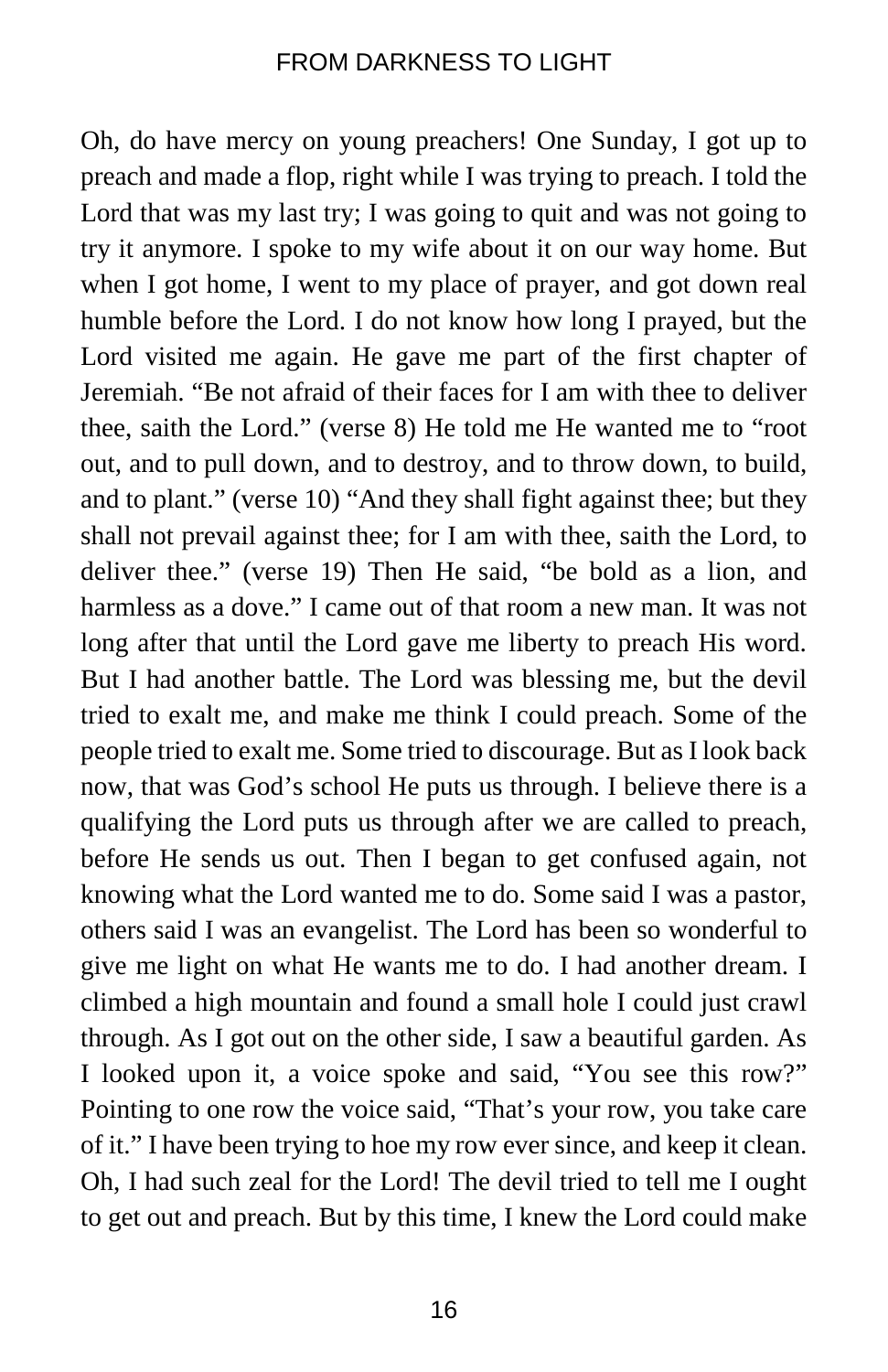me to know what He wanted me to do. I had some good advice during that time. Brother Murphy Allen used to stay at our home when he would come to Dayton for meeting. I remember he used to say, "Wait." I am glad I did. I stayed there and preached for two years. I don't think I preached away from home more than two or three times. But, oh, how I appreciated those two years of training! As time went on, I began to lose interest in my work. I would be standing cutting hair sometimes, and my mind would be somewhere else. I could visualize myself sitting somewhere under a tree getting a message for the night services. I could imagine seeing people coming to the altar to be saved. The burden began to get heavier. The place where I worked was quite wicked, being a six-chair barber shop. I used to pray for the Lord to let me change jobs. It seems He always impressed me to stay there. As I earnestly sought the Lord, in the spring of 1963, the Lord spoke to me. He said He wanted me to quit my job and go to all the camp meetings that I could that summer. I told my wife what the Lord had shown me and she said if that is what He wants, that's what we had better do. I gave the man I worked for a two-week's notice. When the day came to quit my job, I went home and told Wife, "This is it." If I remember, she sat down and had a good cry. It was quite a step for us to make, with three children to rear, house payment, car payment, and all the other bills that go along with a household. As I write this now, it has been thirteen years since that day we left all to follow the Lord. It seems we were as Abraham of old. When the Lord told him to go, he went, not knowing where he was going. But the Lord was with him. I can truly say the Lord has been with us all these years. He has supplied all our needs—physical, spiritual, and financial up unto this time.

We went out that first year in 1963, not knowing what the Lord had in mind. I had in mind to come back home after the summer was over, and get another job. But the Lord had other plans. We left in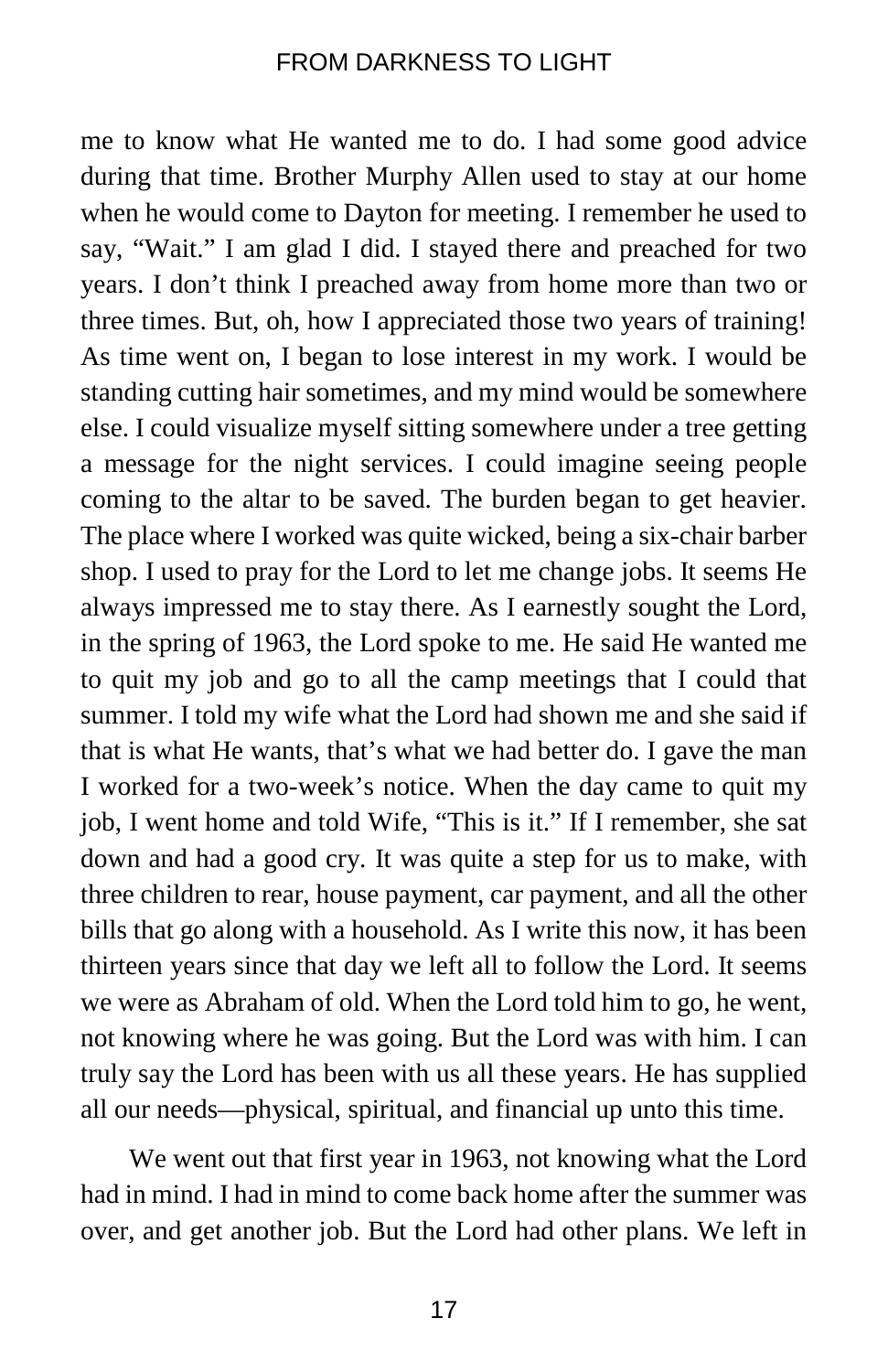the spring and went to Holly Hill, South Carolina, for the first camp meeting that summer. You remember that we had not been out among the people much up until this time, so we really did not know what to expect. We preached a few times in Holly Hill. Then we went to Hammond, La. camp meeting. This is where the Lord really anointed me to preach His Word. His Spirit was so working in our lives that sometimes when we were preaching, we would not know we were in the world for 30 to 40 minutes at a time. One outstanding thing took place while there that I will never forget. Before we went the Lord had given me a message to preach there. The Lord used me many times to preach, and I still had not preached the message I came with. The Lord had made me to know that He wanted me to bring my message on the last Saturday morning of the meeting. But as I had brought a message on Friday night, I decided I would not preach anymore. So, Saturday morning I did not even take my Bible to service with me. In the meantime, Wife was late coming to meeting. She saw I had left my Bible so she had one of the boys bring it. Service had already started and time came for the preacher to get up. No one moved. I guess there were 15 to 18 preachers there. But all kept their seats. Someone suggested we all pray again and we got down to pray. The Lord spoke to me and said, "It is Saturday morning." Here I was without my Bible. I did not know what to do. Just as we got up from prayer, here came one of my boys with my Bible. I went ahead and got up. The Lord wonderfully blessed. There must have been 50 at the altar that day. It makes us to know the Lord can still take care of His pulpit and put the one He wants to preach in it, if we will wait on Him. The Lord so wonderfully used us that people began to try to exalt us, and I had to fight against this. After Hammond, we went to Monark Springs, Mo., camp meeting, then to the camp meeting at Myrtle, Mo. It was there, after the brethren had recognized the gift the Lord had given me, that I was ordained as a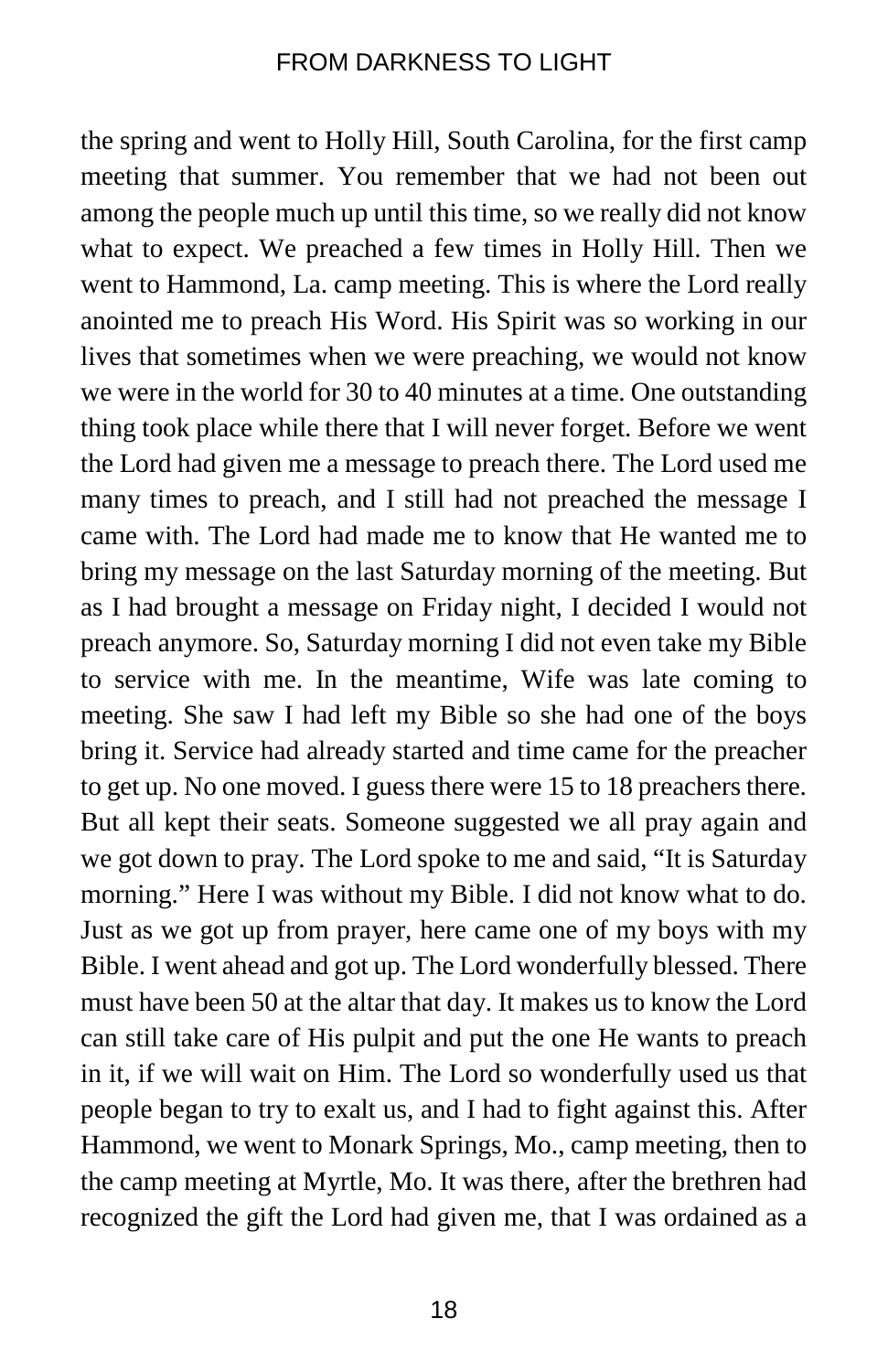minister in the Church of God. This to me was the highest calling in the world.

It did not take long for me to recognize that the Lord had not called me to be a part-time preacher. Now that the summer was over, I wondered what I would do. My life was in His hands now. It was not long until I began to receive calls to come and hold meetings. Since that time, I have never been without something to do. We have always had more calls than we were able to fill. But it has been wonderful working for the Lord, the one who brought me out of darkness into this wonderful Light. We have traveled thousands of miles and been in many meetings. We have had the privilege of seeing many souls brought out of darkness to light. We saw their lives changed and they came forth new creatures in Christ Jesus. We have also seen many healed by the power of God. He has been our Healer and Keeper for all these years. We have not had to look to the world for anything. We marvel at how the Lord has supplied all of our needs. When we left our job to work full time for the Lord, we had no promises of a salary or income of any kind. I have done very little work with my hands. I have never taken up an offering for myself or have never asked anyone for money. The Lord has supplied our needs in every way. When we have had a need, we just took it to the Lord in prayer. I remember one time when we were very low financially and our bills were coming up. I was getting very concerned about it. But my wife, who had more faith than I, said not to worry about it. She got up one morning and said she had dreamed that we received a \$200 check in the mail. I admit I did not think very much about it, maybe laughed a little. But when the mail came, she brought the mail in and said, "Here is your \$200 check." What made it such a blessing was that we did not know who supplied the money for the check. The dear Lord talked to someone. I know whoever it was got a blessing out of it, and we did, too. This way,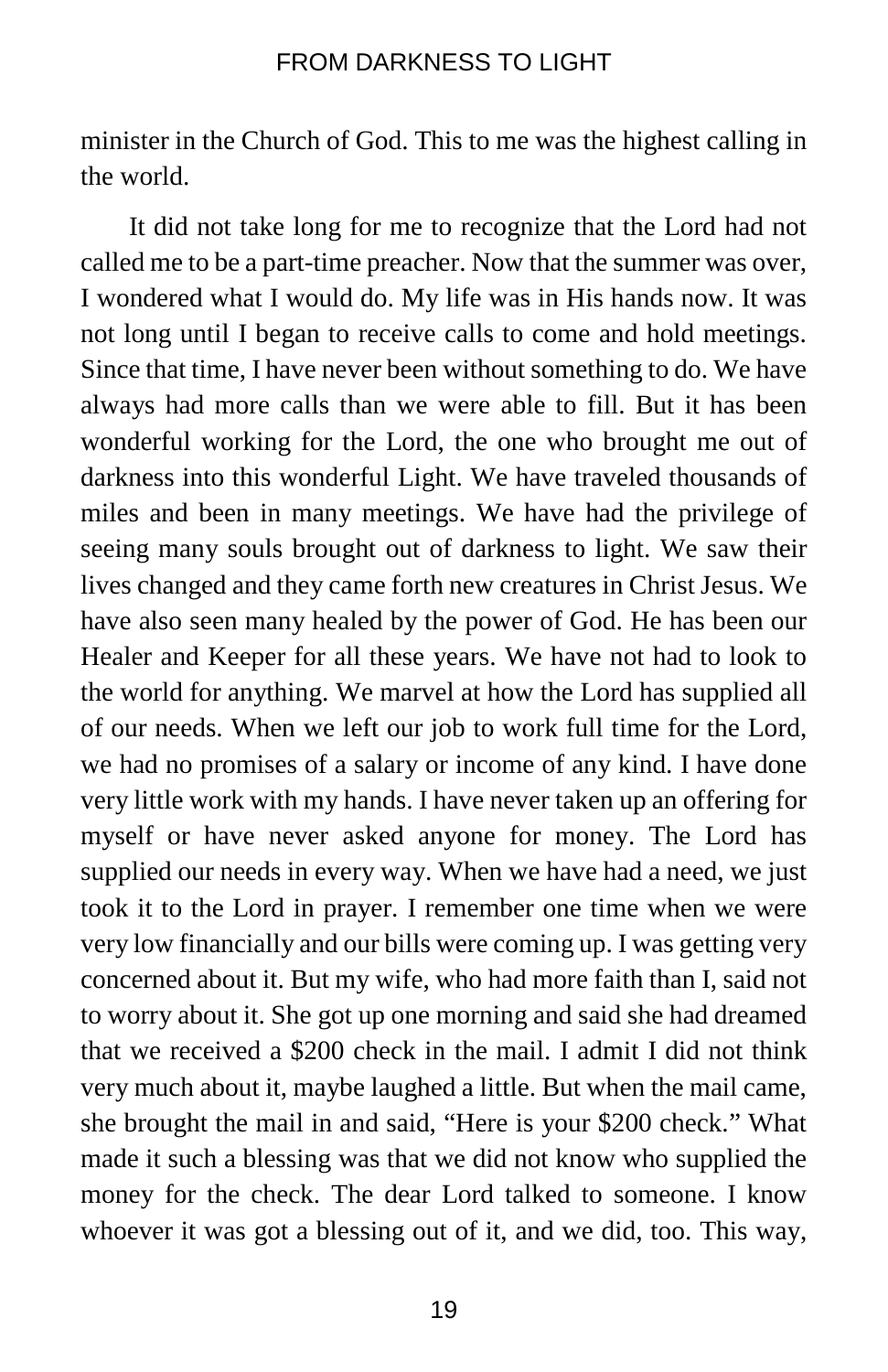the one who gives gets blessed and the one who receives it, also. And the Lord gets glory out of it. If we live close to God, we will not have to beg for money. God will supply our needs. After the Lord had called me out in His work, Wife and the boys were left at home, without a car. As they had quite a way to go to services, and other places, we felt a need for her to have a car to use. As we were living by faith now, we began to pray for it. We just kept telling the Lord about it. We were just praying for an old car, but Wife said one day that if we would believe, the Lord would give us a new one. Not many days after that we got a check in the mail with a letter saying they understood that someone was collecting money to buy us a car so Wife could have one at home. We did not know who it was or anything about it, until the Lord had already worked it out. Oh, Praise the Lord! We could tell many times how God has worked beyond anything we could ask or think. Since that time, the Lord has provided us with three new cars to use in His service. I remember one time in the Bible when Jesus sent His disciples out and they came back. He asked them if they lacked anything. I can truly say I have not lacked anything. He has paid all our bills, healed all our diseases, and given us grace to live free from sin each day. We are much encouraged to finish up what we have started to do.

Since the boys are out of school and two of them married, Wife has been traveling with me. It has been such a blessing, as we can do so much more for the Lord together. We have been working with the tent for some years now. We enjoy working for the One who has done so much for us. But we realize that if we want to continue to enjoy these great blessings, we must walk in the light He has given us. He said, "Walk while ye have the light, lest darkness come upon you . . ." (John 12:35). In another place He said, "If therefore the light that is in thee be darkness, how great is that darkness!" (Matt. 6:23). If going back brings darkness greater than what I was in, I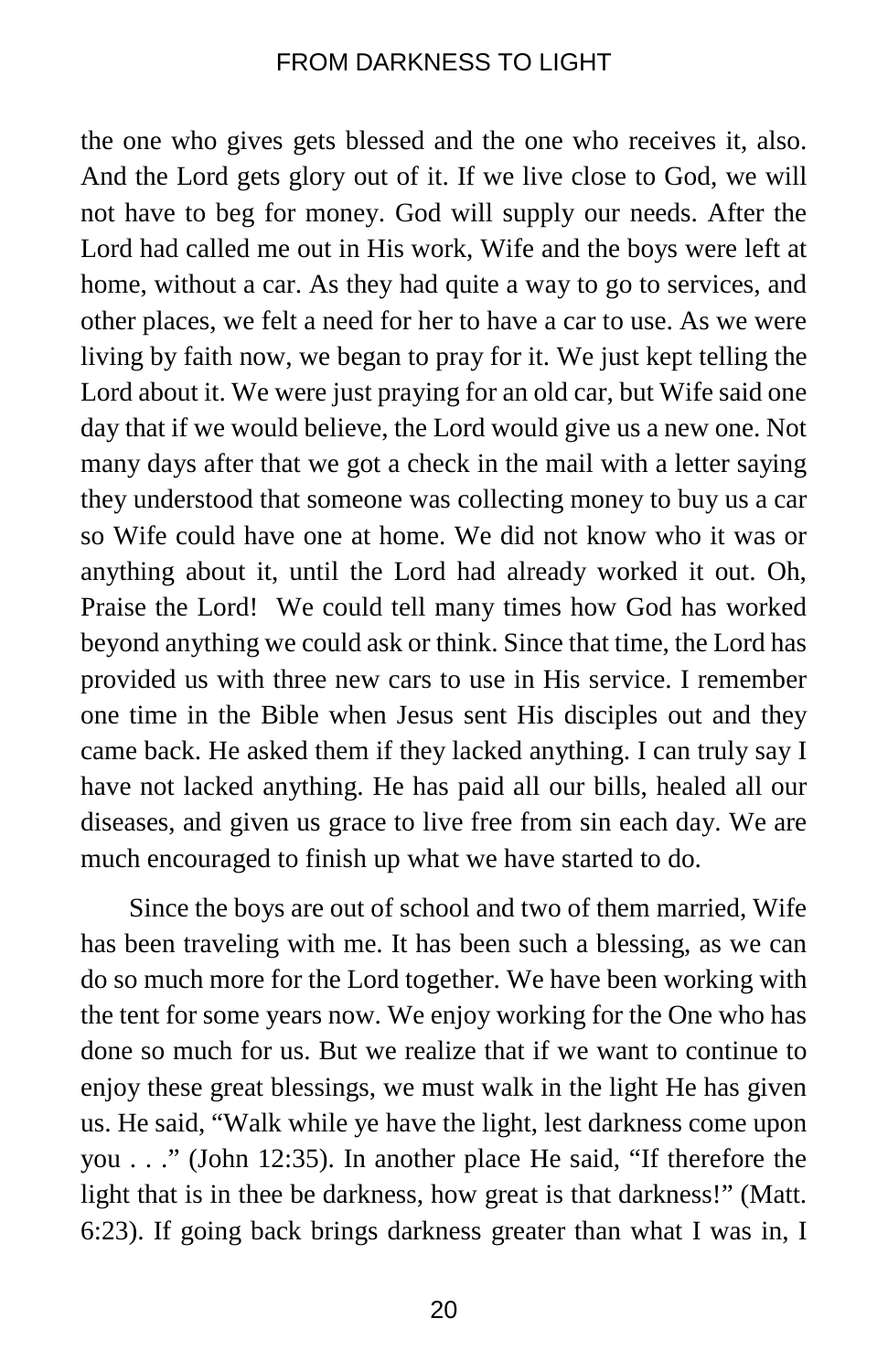surely do not want any part of it. Pray that I will always walk in the Light. The Bible says, "as many as are led by the Spirit of God, they are the Sons of God." We have had many wonderful experiences of the leading of the Lord.

After the Lord began to bless us in our ministry, we had a number of offers to come and pastor some of the largest congregations. But we had learned to wait on the Lord's direction. One time, we were thinking seriously of moving to another place and we were making our plans to move. I remember how the Lord put a brick wall about 40 feet high across the road we were to travel. I told Wife we could not cross that wall. So we stayed. Some years later, we went to Kentucky in a tent meeting. There was quite a bit of interest in the Truth there, so we began to think of moving there. As we prayed about it, the Lord revealed to Wife that we should move. I still had to know the will of God for myself. I write this with a burden, as I see many moving out of the will of the Lord. The Lord, in His wonderful dealings with me, gave me a dream. I dreamed there was a woman lost in a wilderness near our home. She came up and looked in our window at me. Her face was aglow, but her eyes were pleading with me for help. She had a baby in her arms without any clothes on. As I awoke, and pondered over the dream, it came to me that the woman was the Church. The baby represented those dear people there in Kentucky. There she was pleading with me to help them. I told Wife we could move now. We made ready to move. We have never had to doubt one time the Lord did not move us. You can know the will and the mind of God. As I write this now, we are in a tent meeting. Surely we have no other desire but to continue in this same truth that brought us out of that darkened pit of sin we were in, to this wonderful light. We desire the prayers of all God's people that we may walk in all the light that He reveals to our hearts.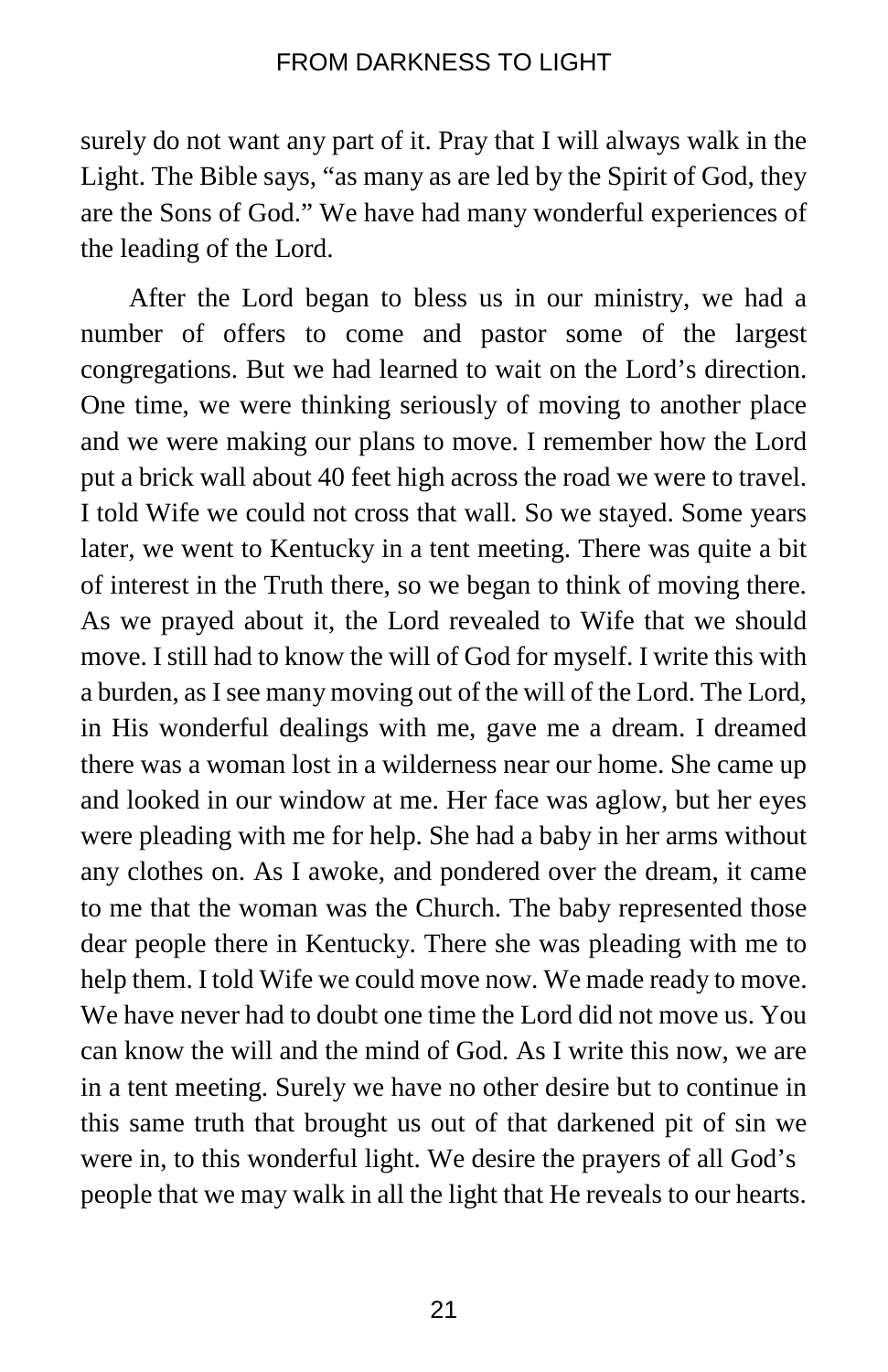I pray that this will be a blessing to some soul along the way.

Yours for all the Truth, Bro. and Sis. Mart Samons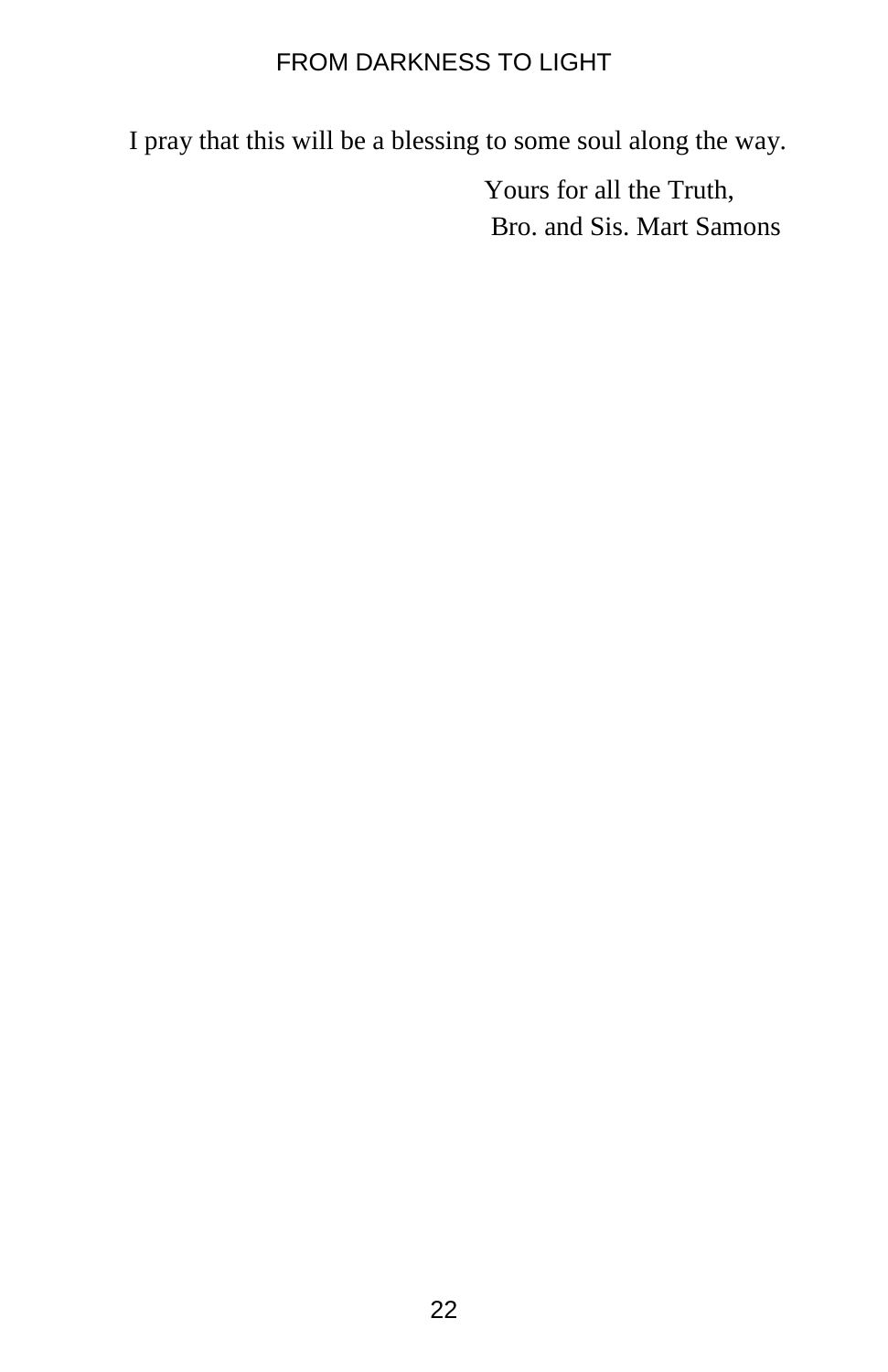"Along a dark and gloomy path I groped beneath the shades of death— No hope beyond my dying breath, Till light from the Saviour came. My darkness now is passed away, In Jesus all is perfect day; And peace and comfort ever stay. Since Christ is my perfect light. O Jesus, to my heart so sweet, Thy word's a light unto my feet; How holy, happy, and complete, I walk in the precious Light. All glory to My Saviour's name! To do thy will my highest aim; Thy favor's more than earthly fame, Thy smile is my constant light. In the light of God, Now my soul is singing, All, all is bright. In the light of God, I'm now in the light of God."